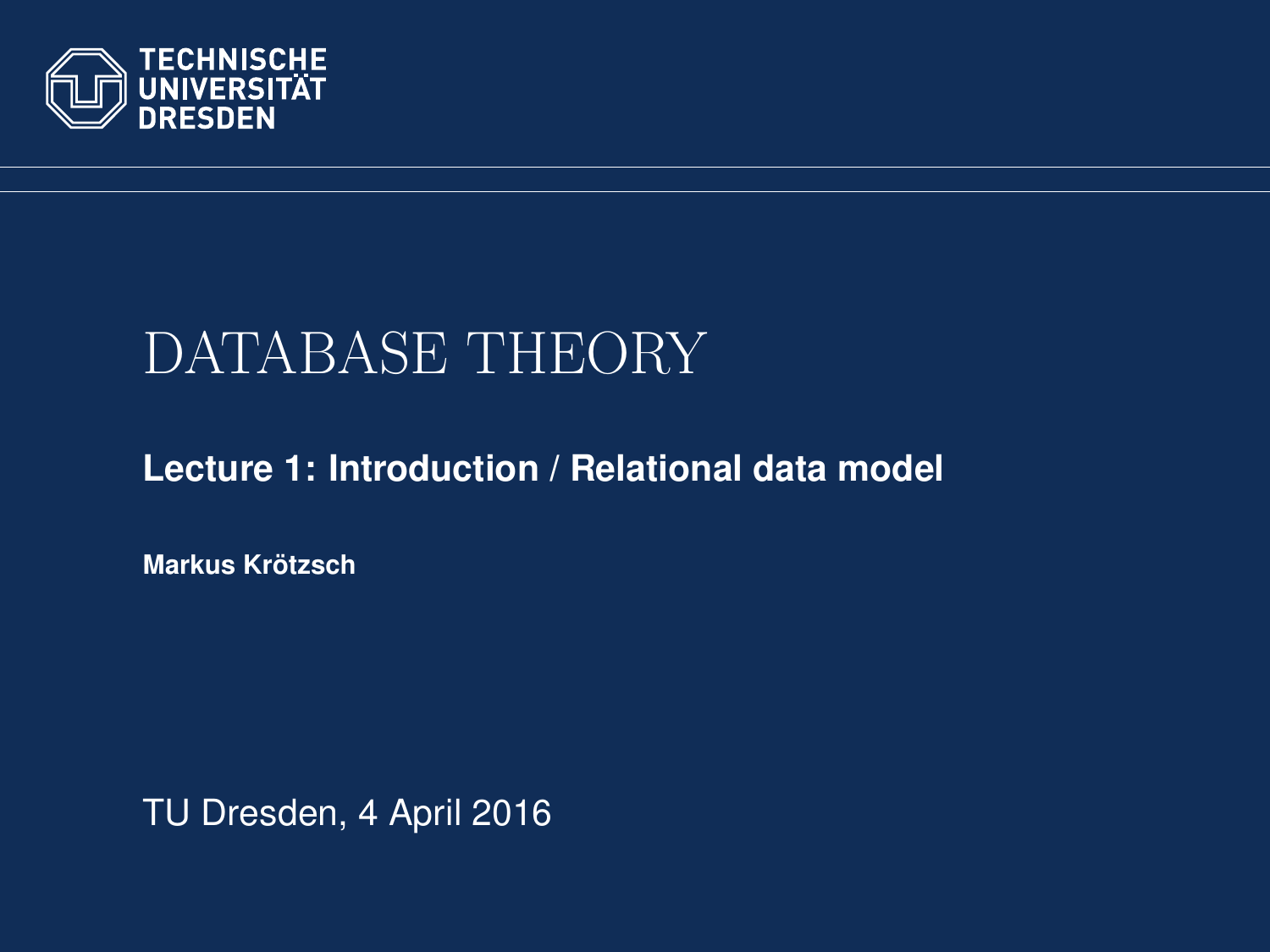### Course information

- 14 lectures: Thursday, DS4 (13:00–14:30)
- 13 excercise classes: Monday, DS3 (11:10–12:40)  $\rightarrow$  taught by Francesco Kriegel
- Oral examination (details based on applicable examination regulations)
- Course homepage (dates, slides, excercise sheets):

[https://ddll.inf.tu-dresden.de/web/Database\\_](https://ddll.inf.tu-dresden.de/web/Database_Theory_%28SS2016%29/en) [Theory\\_%28SS2016%29/en](https://ddll.inf.tu-dresden.de/web/Database_Theory_%28SS2016%29/en)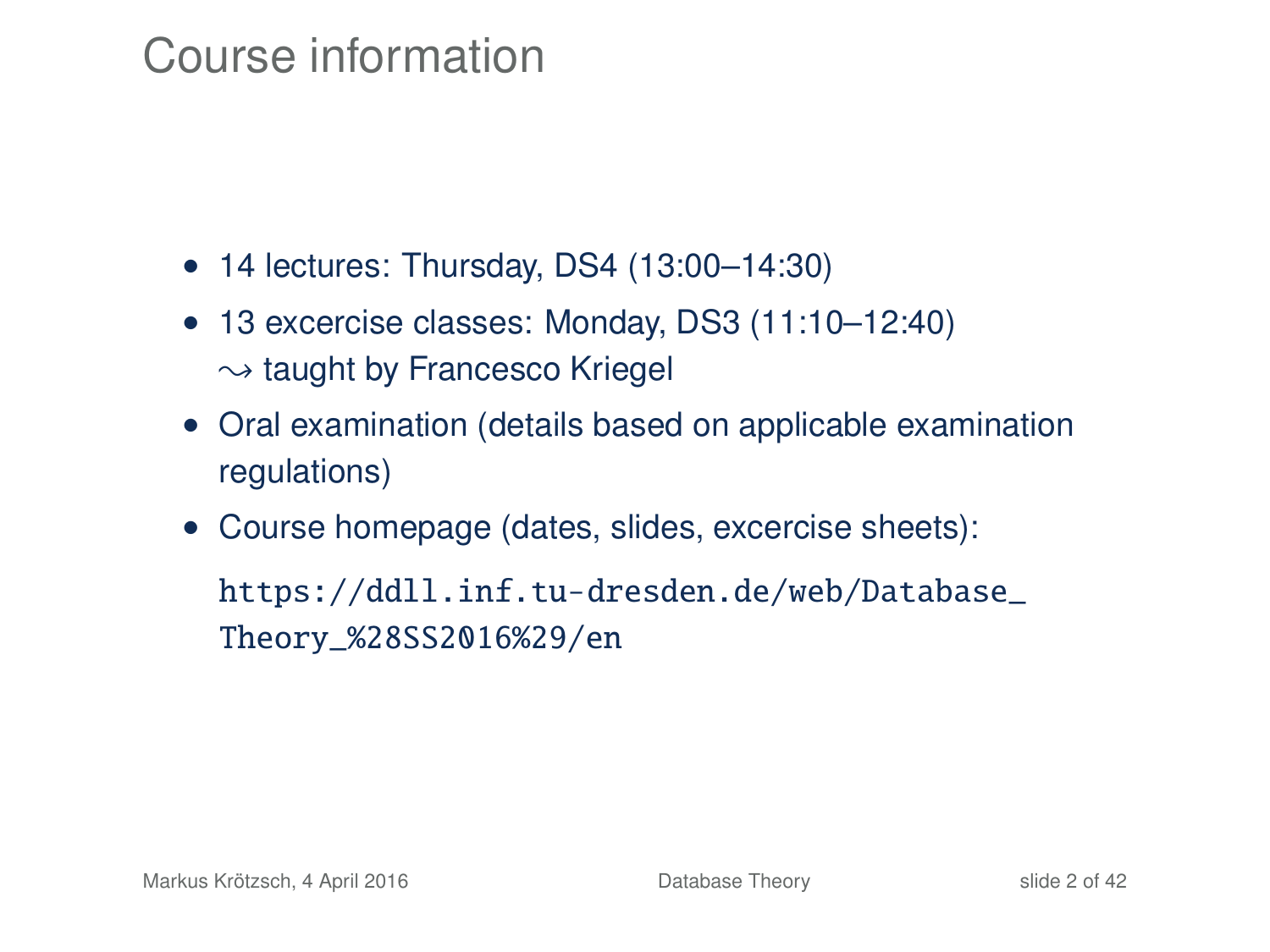### Aims of the course

Obtain an understanding of key topics in database theory with a special focus on query formalisms:

- Relational data model
- Basic and advanced query languages
- Expressive power of query languages
- Complexity of query answering + some algorithmic approaches
- Modelling with constraints

Connect databases with other advanced topics in logic/KR/formal methods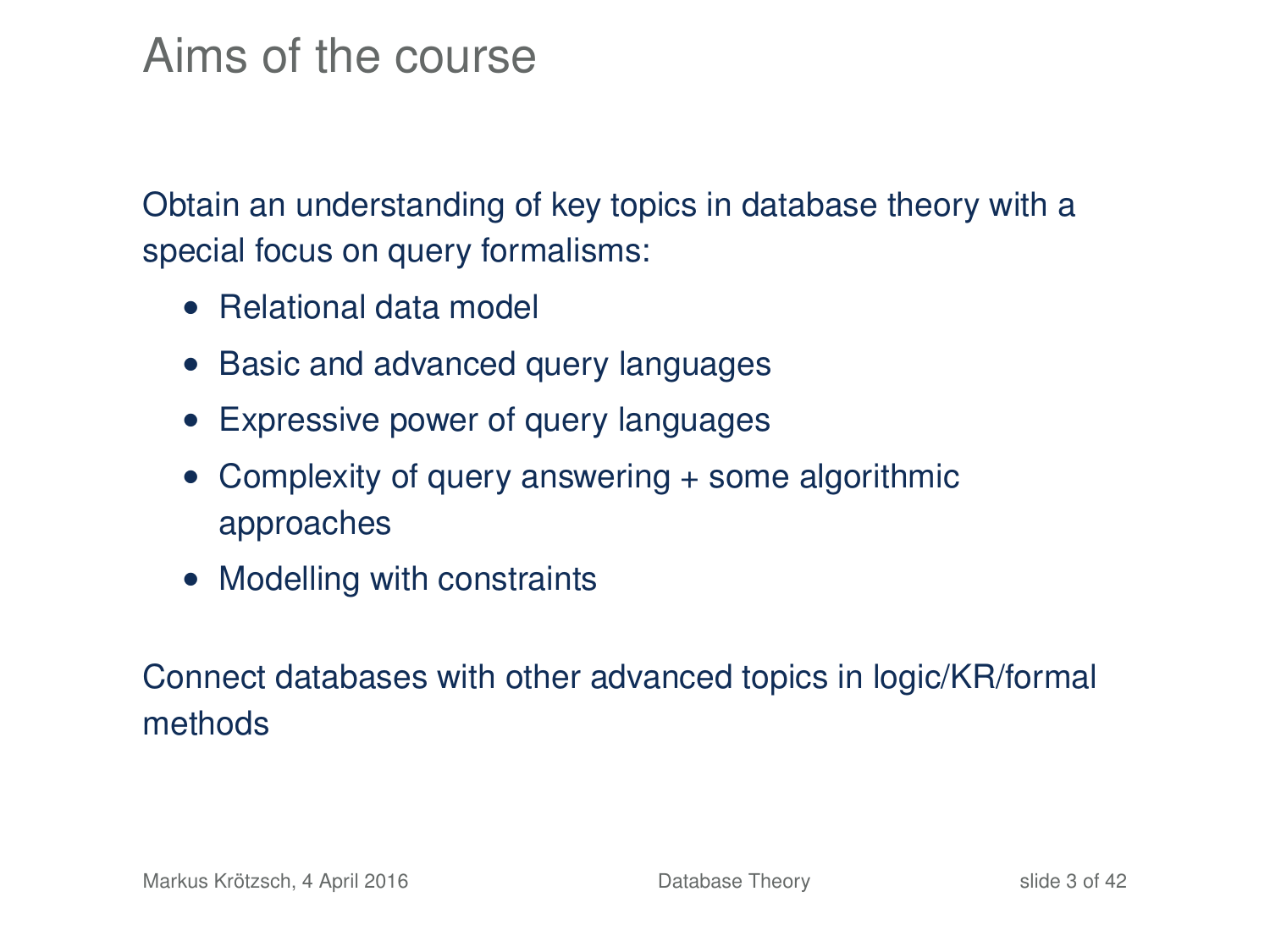Literature, prerequisites, related courses

- Serge Abiteboul, Richard Hull, Victor Vianu: Foundations of Databases. Addison-Wesley. 1994.
	- Available at <http://webdam.inria.fr/Alice/>
	- Slight deviations in the lecture
	- Further literature will be given for advanced topics
- Prerequisites: basics of first-order logic, Turing machines, worst-case complexity
- Related courses at TUD:
	- Advanced Logic
	- Foundations of Semantic Web Technologies
	- Introduction to Logic Programming
	- Introduction to Constraint Programming
	- Datenbanken (Grundlagen)
	- Intelligent Information Systems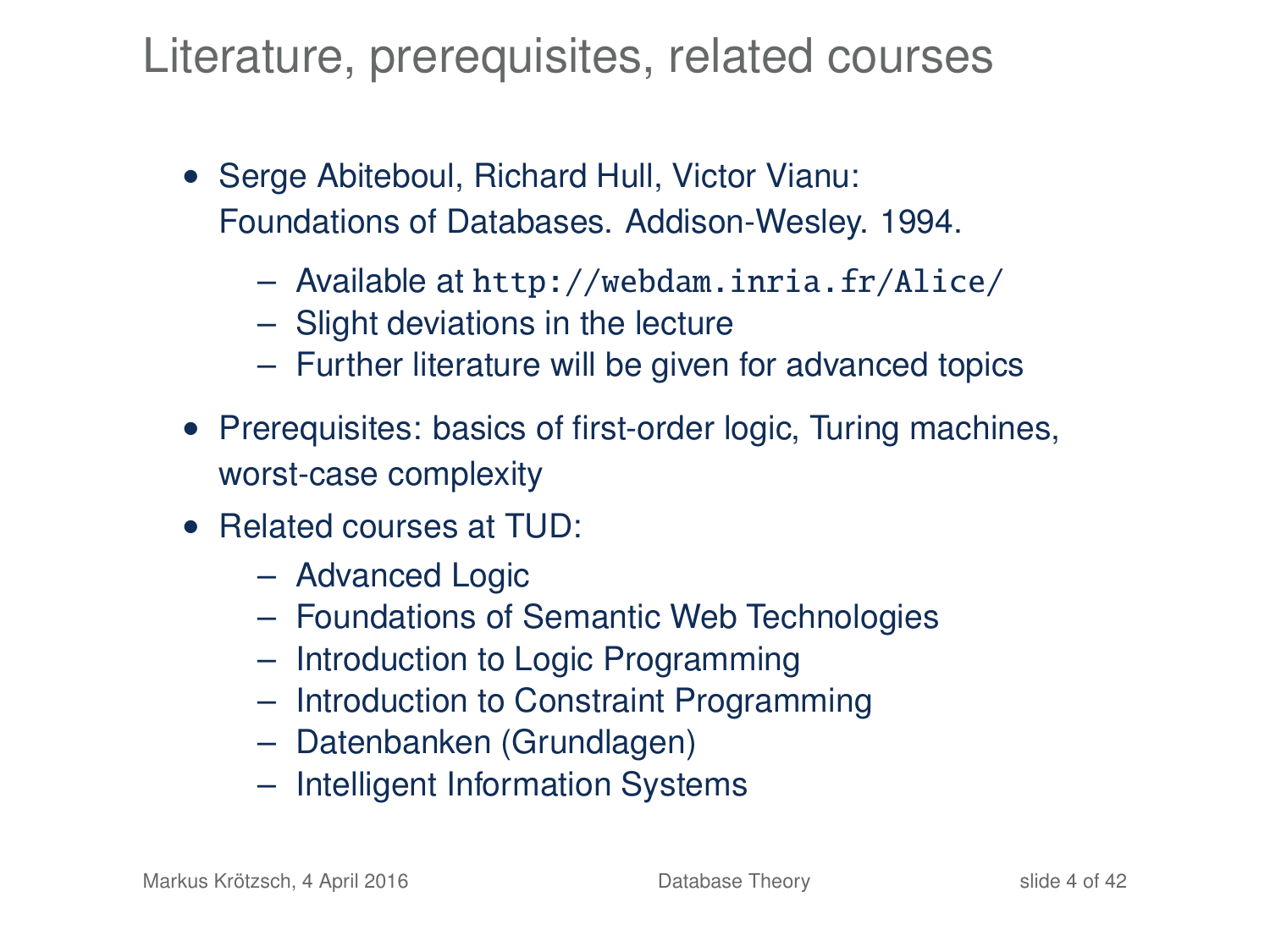What is a database?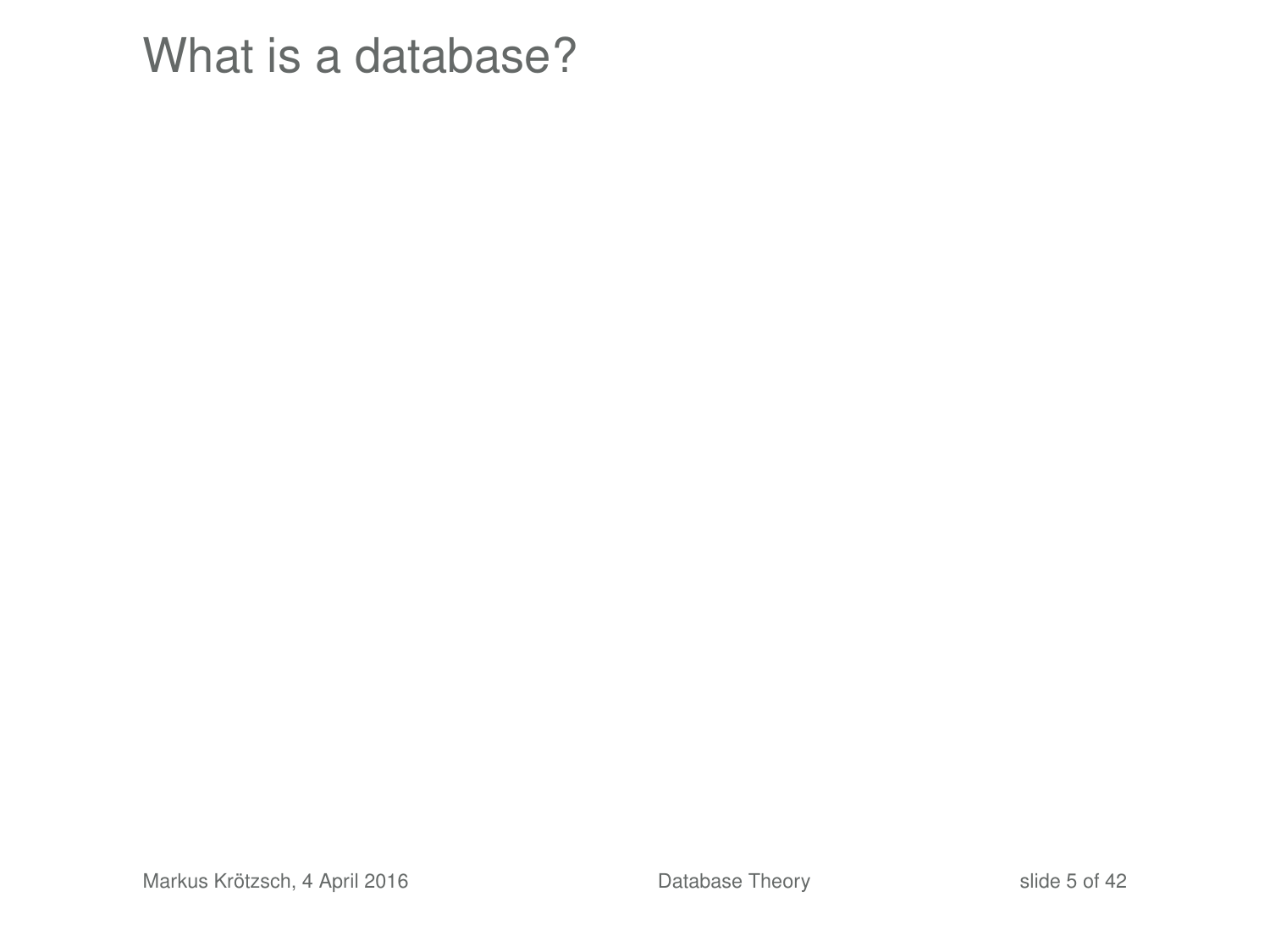### What is a database?

A Database Management System (DBMS) is a software to manage collections of data.

- $\rightarrow$  highly important class of software systems
- $\rightarrow$  major role in industry and in research
- $\rightarrow$  extremely wide variety of concepts and implementations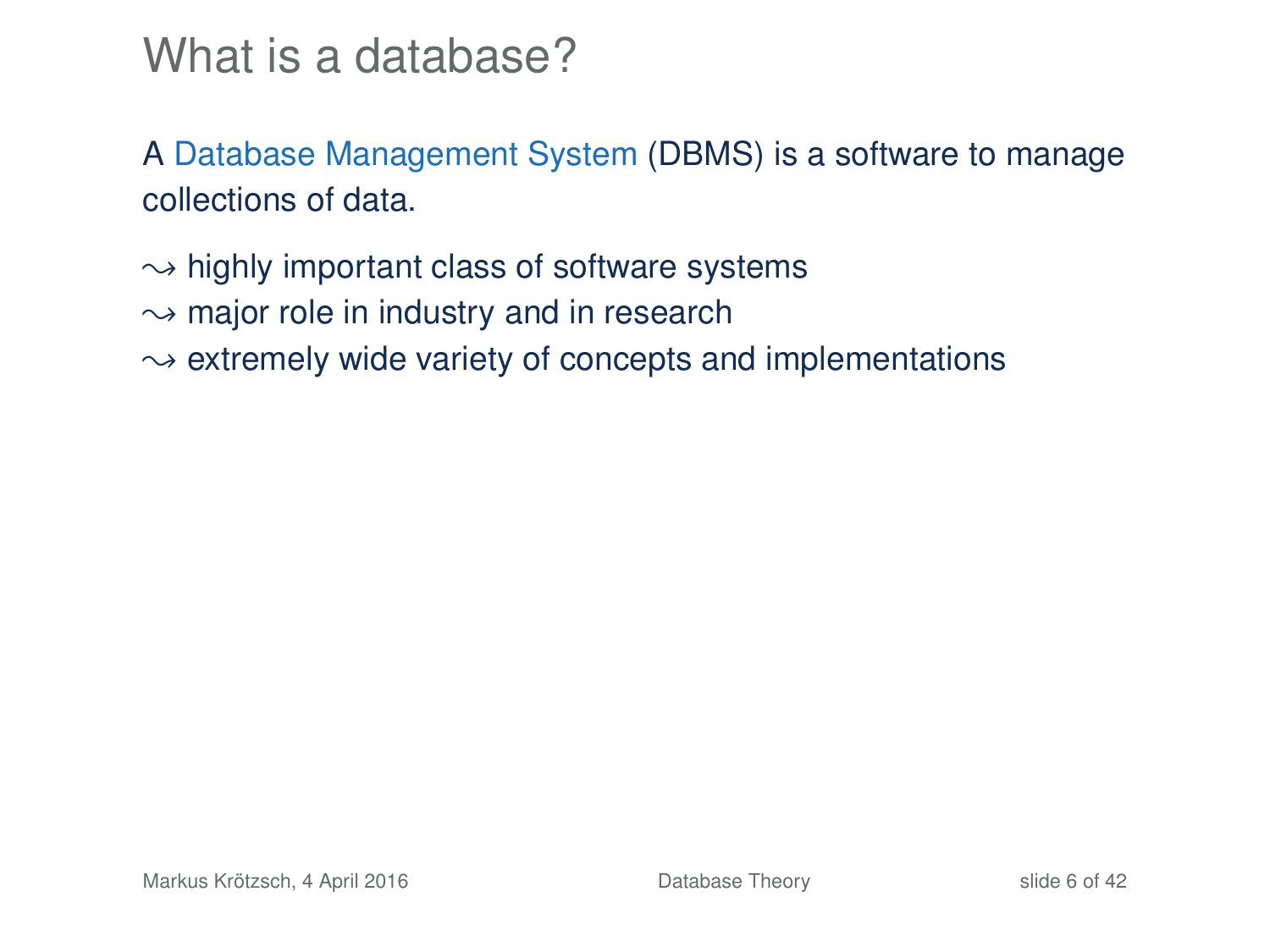### What is a database?

A Database Management System (DBMS) is a software to manage collections of data.

 $\rightarrow$  highly important class of software systems  $\rightarrow$  major role in industry and in research  $\rightarrow$  extremely wide variety of concepts and implementations

General three-level architecture of DBMS:

- External Level: Application-specific user views
- Logical Level: Abstract data model, independent of implementation, conceptual view
- Physical Level: Data structures and algorithms, platform-specific

In this lecture: focus on logical view for relational data model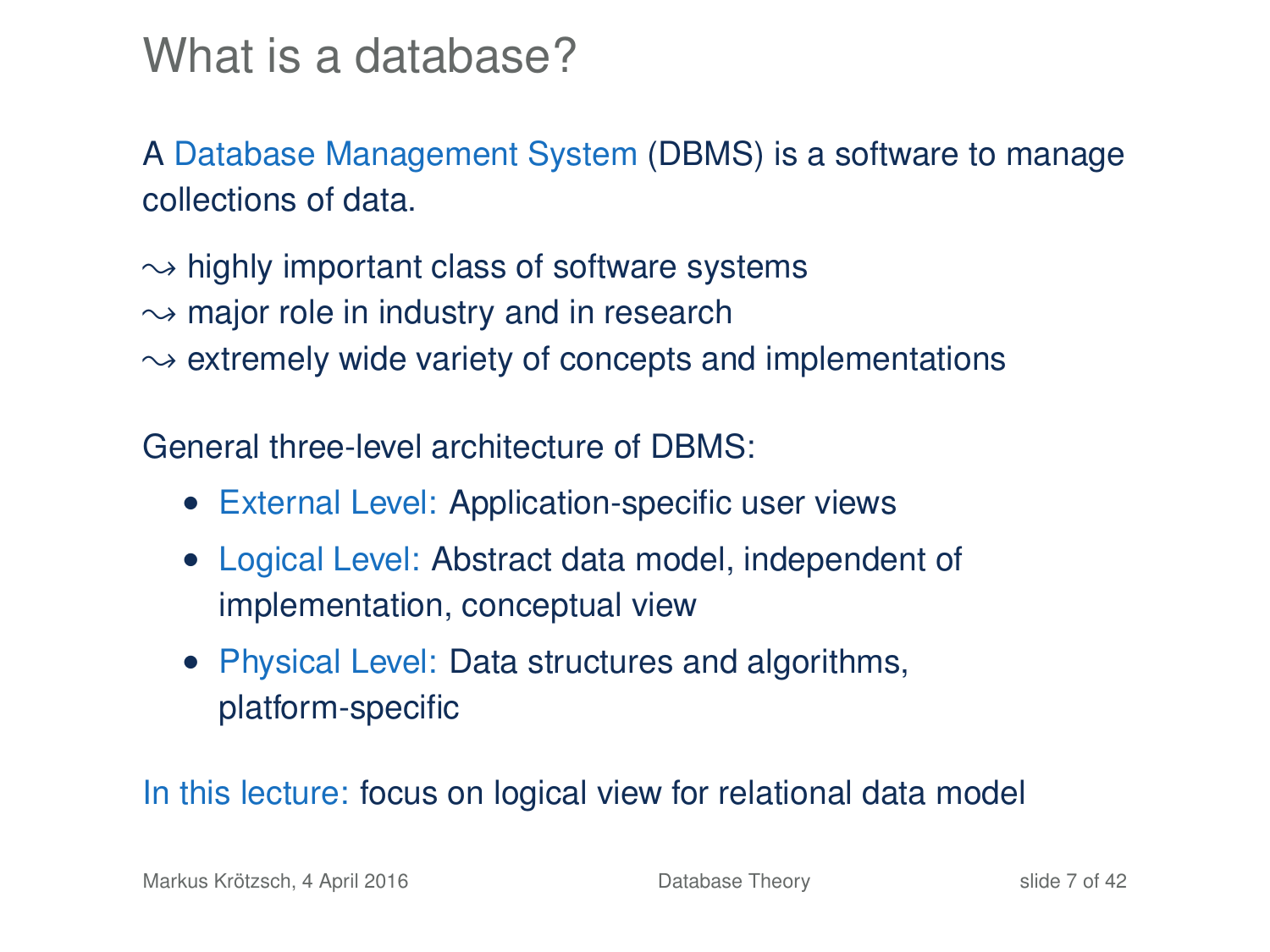### What is a database? (2)

#### Basic functionality of DBMS:

- Schema definition: specify how data should be logically organised
- Update: insert/delete/update stored data
- Query: retrieve stored data or information derived from it
- Administration: user rights management, configuration, recovery, data export, etc.

#### Many related concerns:

- Persistence: data retained when DBMS is shut down
- Optimisation: ensure maximal efficiency
- Scalability: cope with increasing loads by adding resources
- Concurrency: support many update and query operations in parallel
- Distribution: combine data from several locations
- Interfaces: APIs, query languages, update languages, etc.
- $\bullet$  ...

#### In this lecture: schema, query languages, some optimisation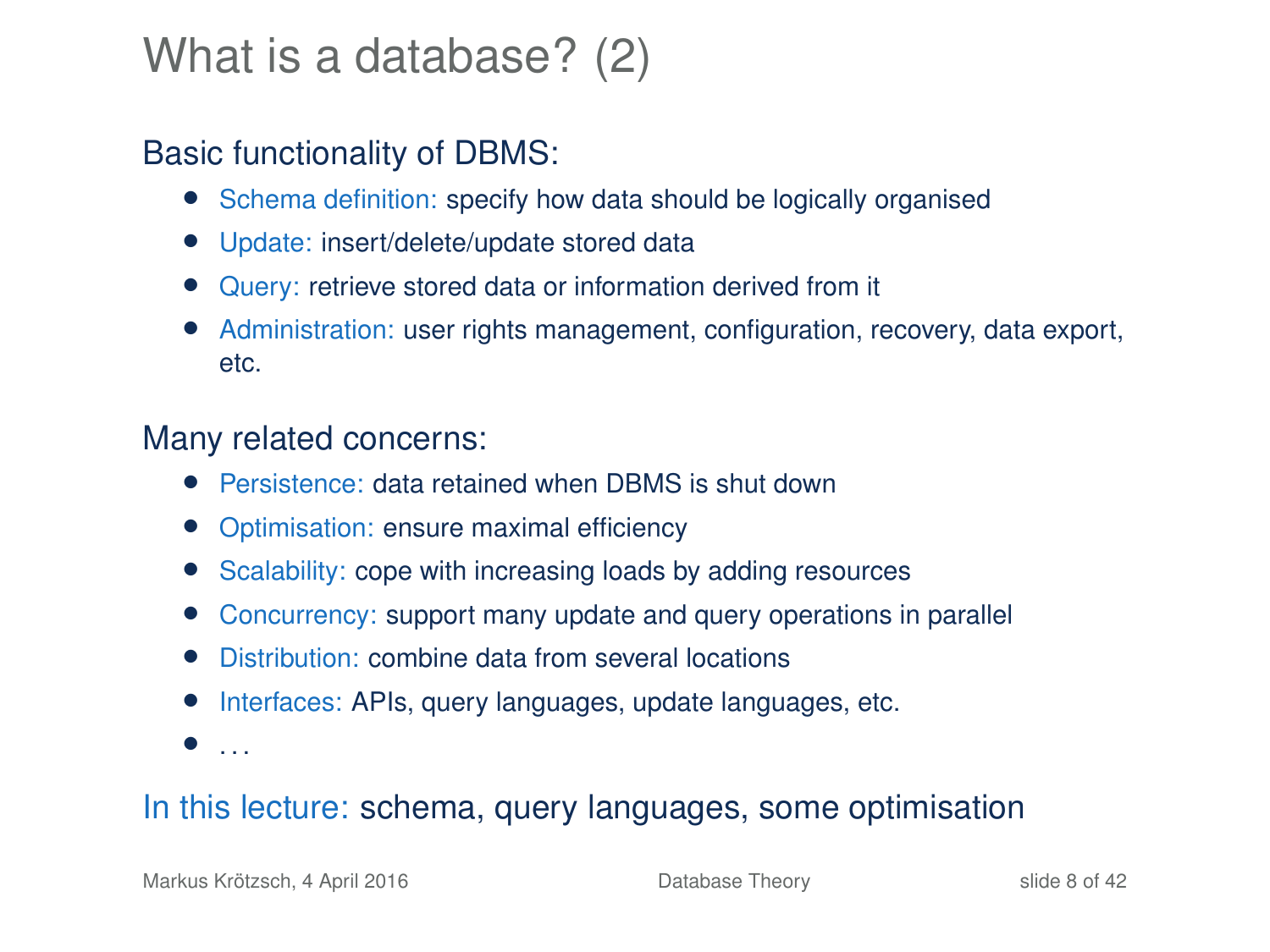### Overview

- 1. Introduction | Relational data model
- 2. First-order queries
- 3. Complexity of query answering
- 4. Complexity of FO query answering
- 5. Conjunctive queries
- 6. Tree-like conjunctive queries
- 7. Query optimisation
- 8. Conjunctive Query Optimisation / First-Order Expressiveness
- 9. First-Order Expressiveness / Introduction to Datalog
- 10. Expressive Power and Complexity of Datalog
- 11. Optimisation and Evaluation of Datalog
- 12. Evaluation of Datalog (2)
- 13. Graph Databases and Path Queries
- 14. Outlook: database theory in practice

See course homepage  $[\Rightarrow]$  link] for more information and materials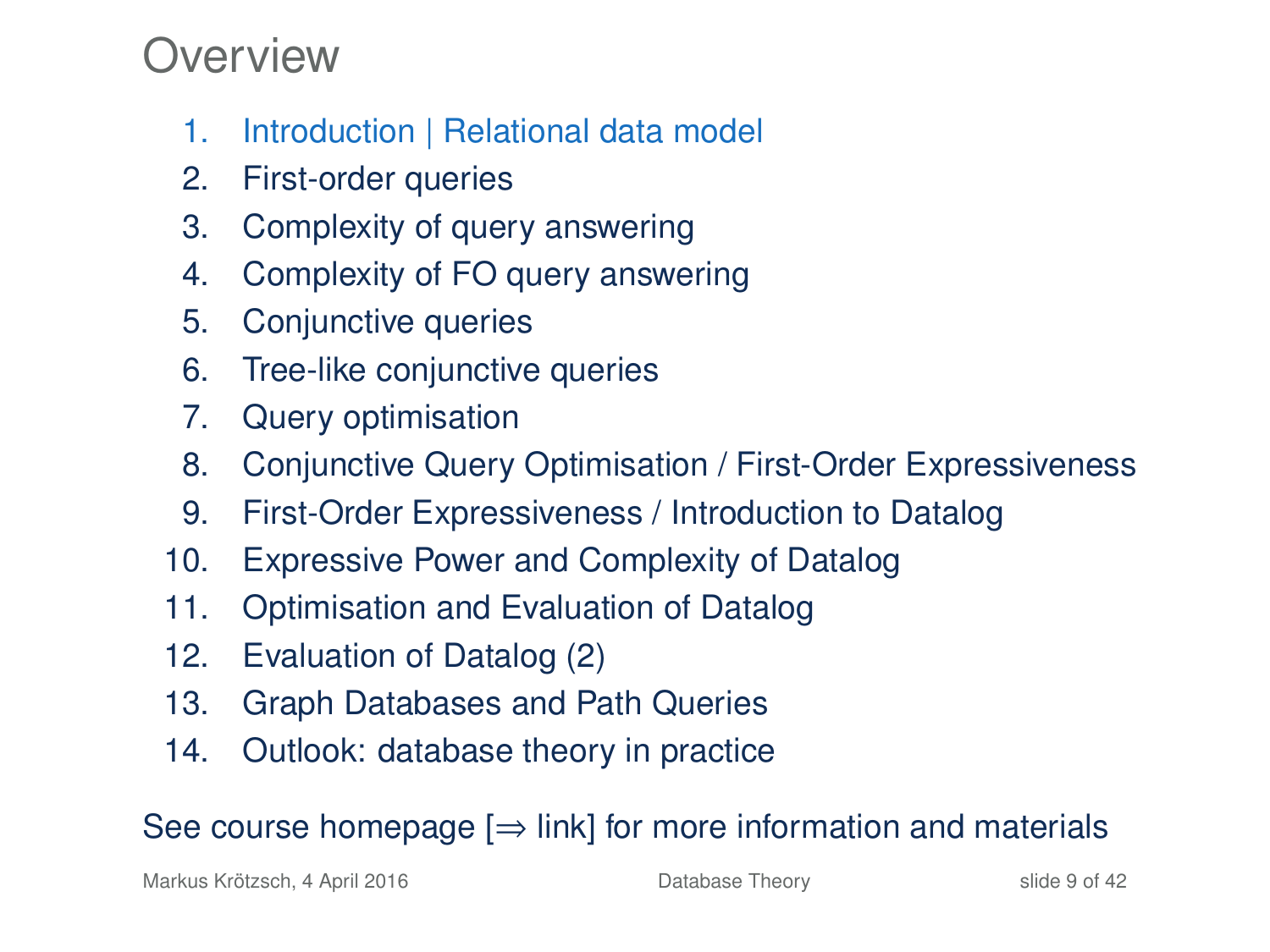# The Relational Data Model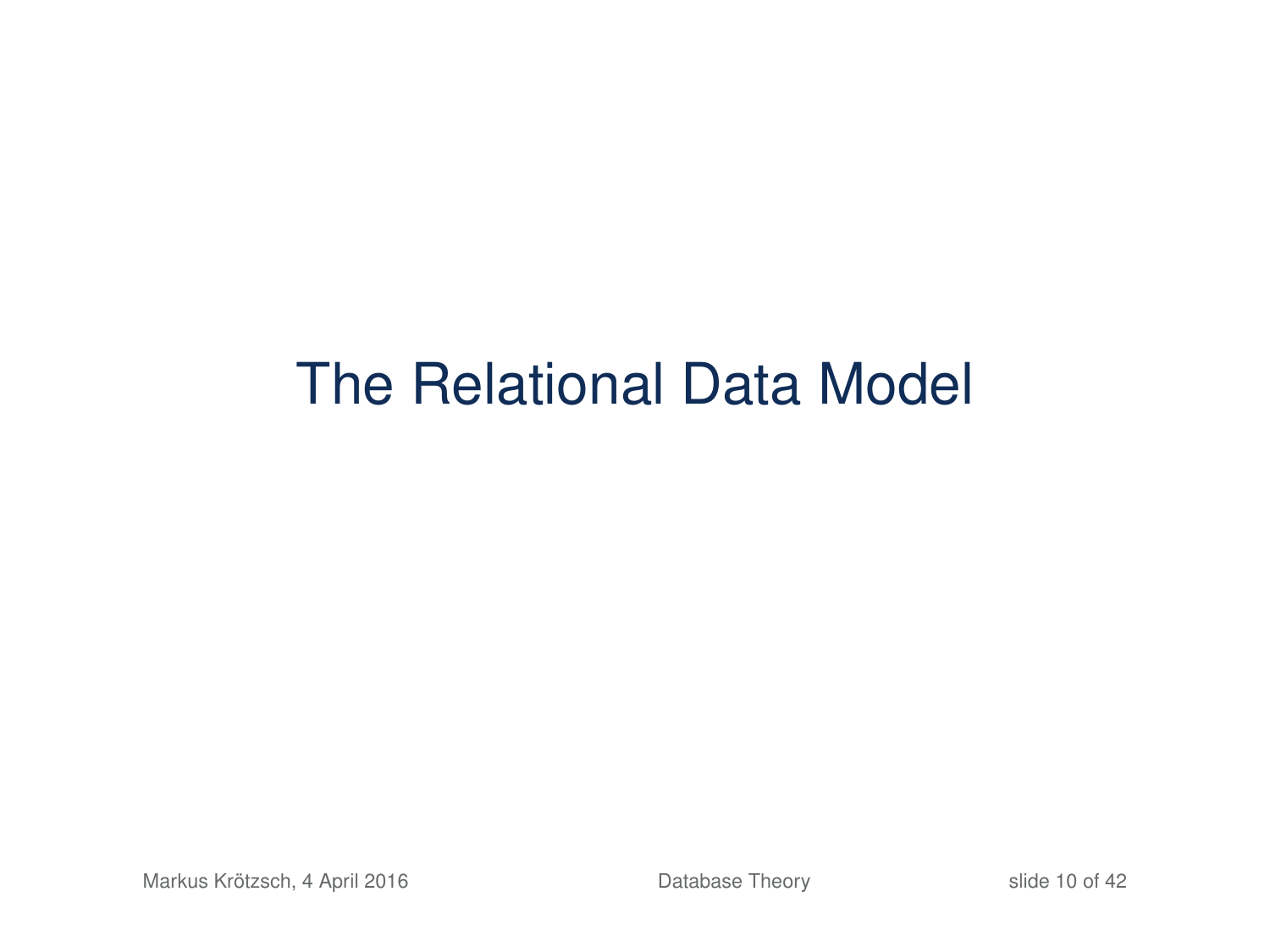### Database = collection of tables

#### Lines:

| Line | <b>Type</b> |
|------|-------------|
| 85   | bus         |
| З    | tram        |
| F1   | ferry       |
|      |             |

Stops:

| <b>SID</b> | <b>Stop</b>         | <b>Accessible</b> |
|------------|---------------------|-------------------|
| 17         | Hauptbahnhof        | true              |
| 42         | Helmholtzstr.       | true              |
| 57         | Stadtgutstr.        | true              |
| 123        | Gustav-Freytag-Str. | false             |
|            |                     |                   |

#### Connect:

| <b>From</b> | То  | Line |
|-------------|-----|------|
| 57          | 42  | 85   |
|             | 789 | 3    |
|             |     |      |

Every table has a schema:

- Lines[Line:string, Type:string]
- Stops[SID:int, Stop:string, Accessible:bool]
- Connect[From:int, To:int, Line:string]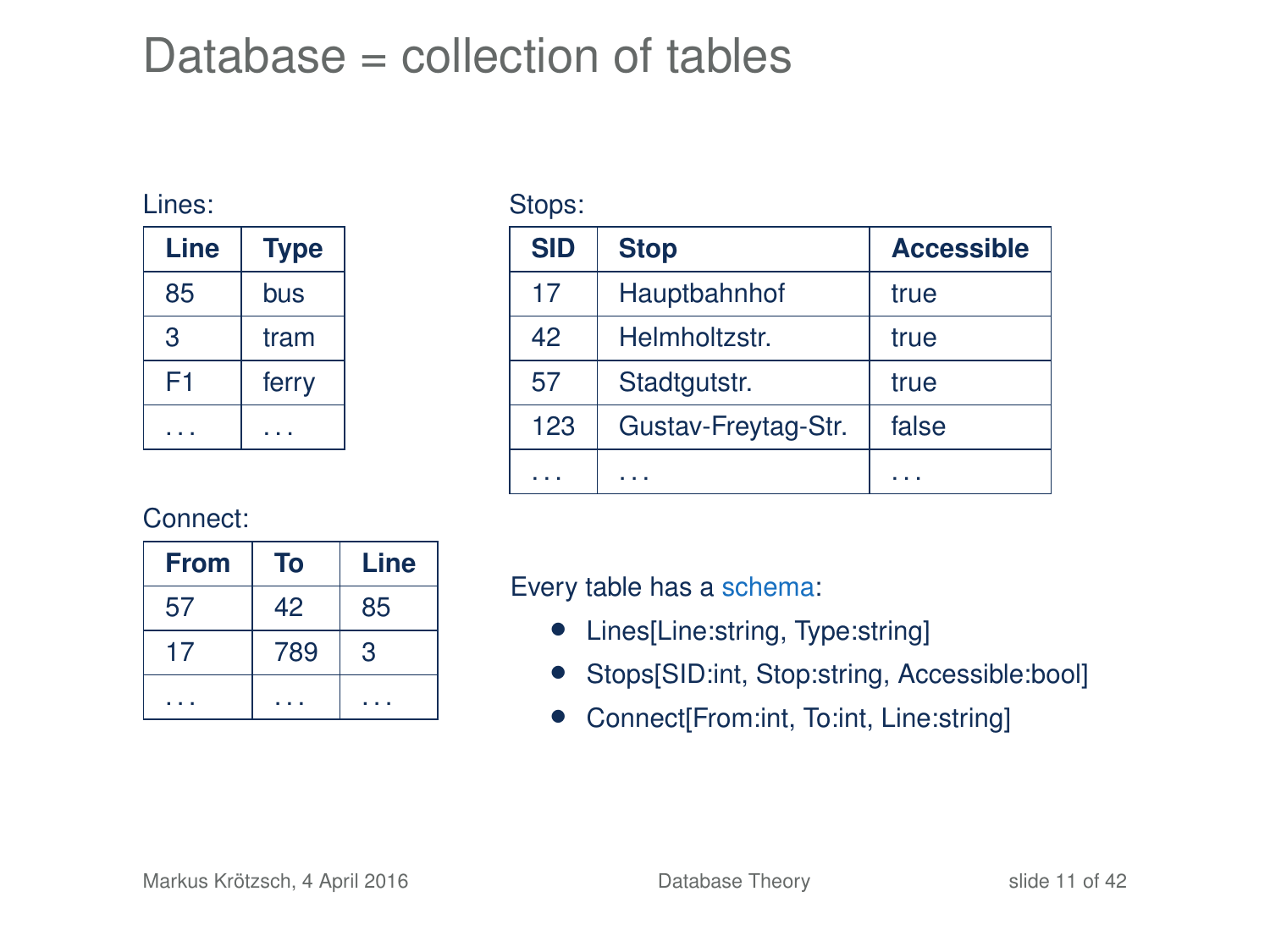### Towards a formal definition of "table"

A table row has one value for each column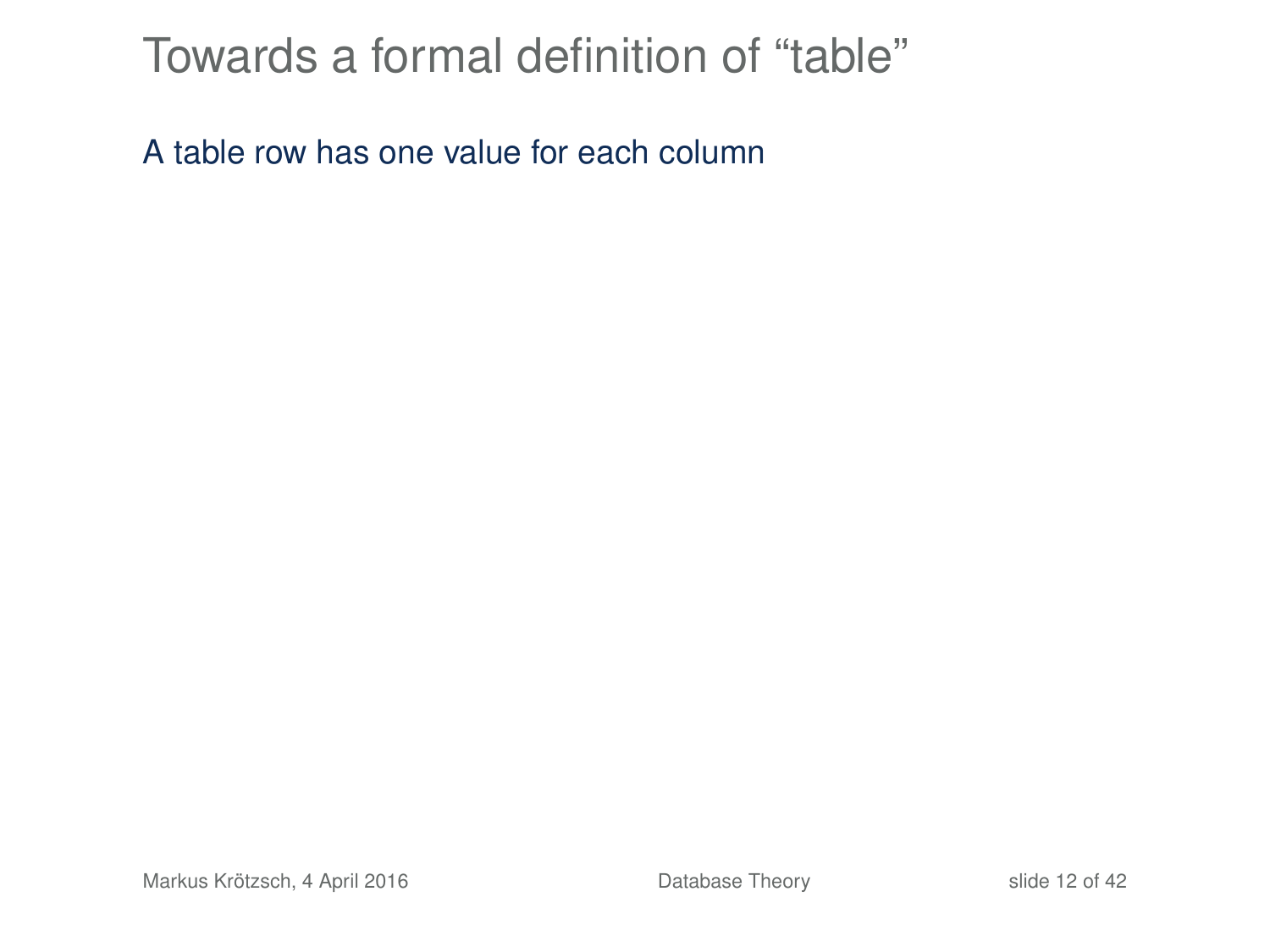### Towards a formal definition of "table"

#### A table row has one value for each column  $\rightarrow$  row = function from the attributes of the table schema to specific values

Example: The row

| <b>SID</b> | <b>Stop</b>   | <b>Accessible</b> |
|------------|---------------|-------------------|
|            |               |                   |
| 42         | Helmholtzstr. | true              |
|            |               |                   |

can be represented by the function:

```
f : \{\text{SID} \mapsto 42, \text{Stop} \mapsto \text{"Helmholtzstr."}, \text{Accessible} \mapsto \text{true}\}
```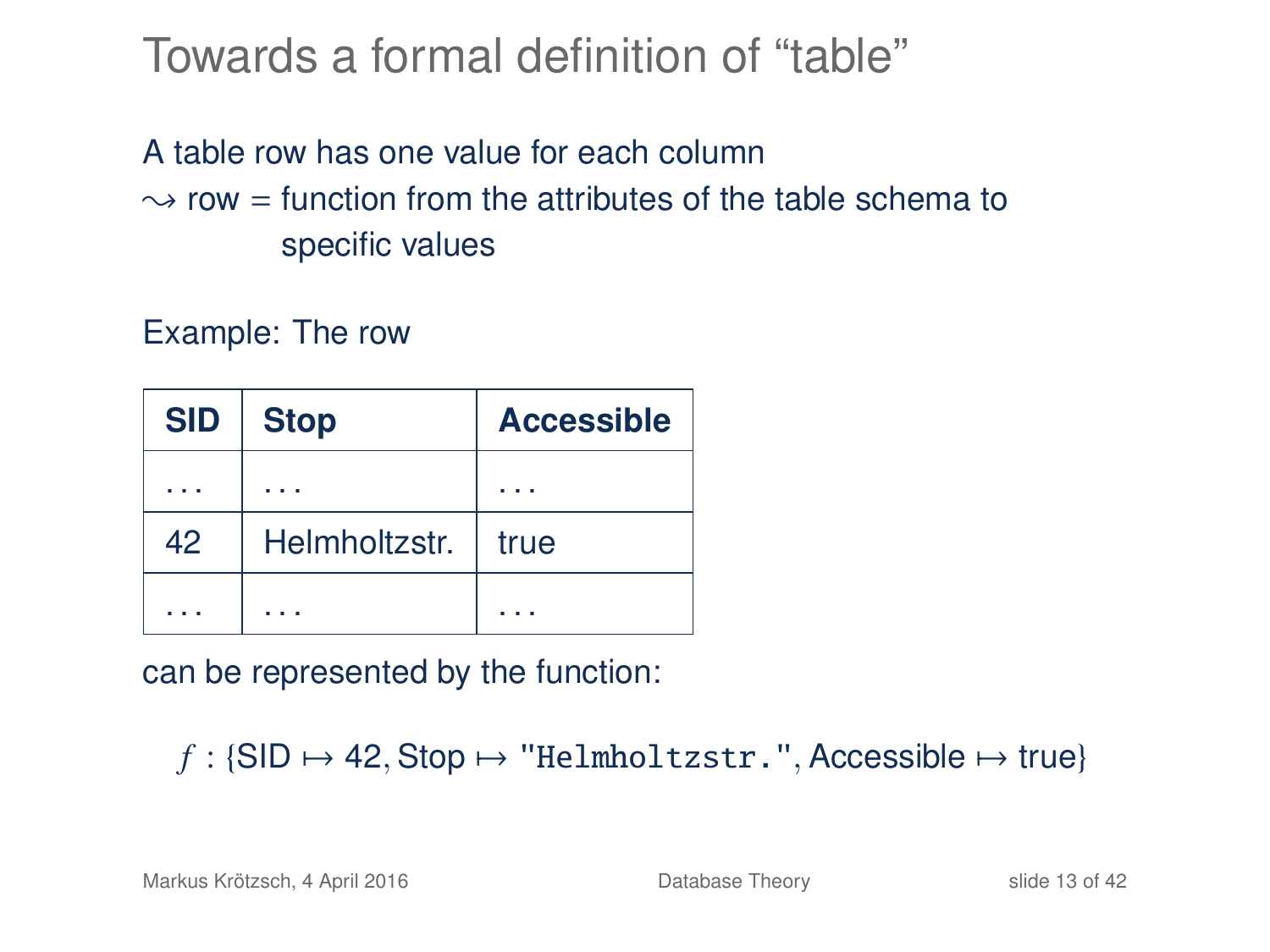### Database = set of tables

Let **dom** ("domain") be the (infinite) set of conceivable values in tables.

For simplicity, we drop the datatypes of database columns and assume that each column uses the same datatype that supports all values in **dom**.

#### **Definition**

- A relation schema *R*[*U*] consists of a relation name *R* and a finite set *U* of attributes (|*U*| is the arity of  $R[U]$ )
- A table for *R*[*U*] is a finite set of functions from *U* to **dom**
- A database instance  $\bar{I}$  is a finite set of tables

Note: we disregard the order and multiplicity of rows.

Tables are also called relation instances. The table with relation schema  $R[U]$  in the database instance  $I$  is written  $R^I$ .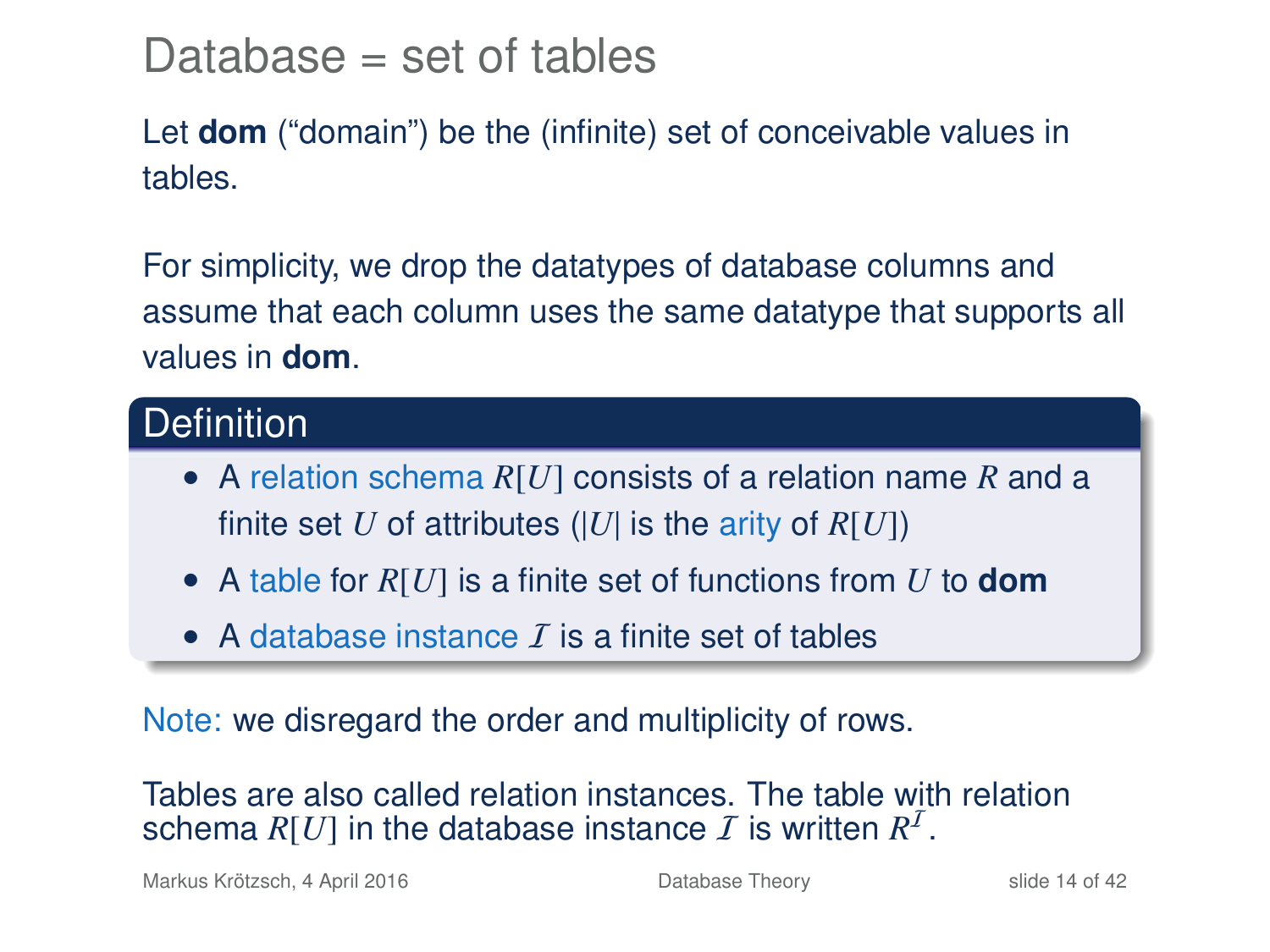### Database  $=$  set of relations

#### Observation: Attribute names don't matter. Instead of the function

 $\{SID \mapsto 42, Stop \mapsto "Helmholtzstr."$ , Accessible  $\mapsto$  true}

we could also use a tuple:

```
\langle 42, "Helmholtzstr.", true)
```
Necessary assumption: Attributes have a fixed order.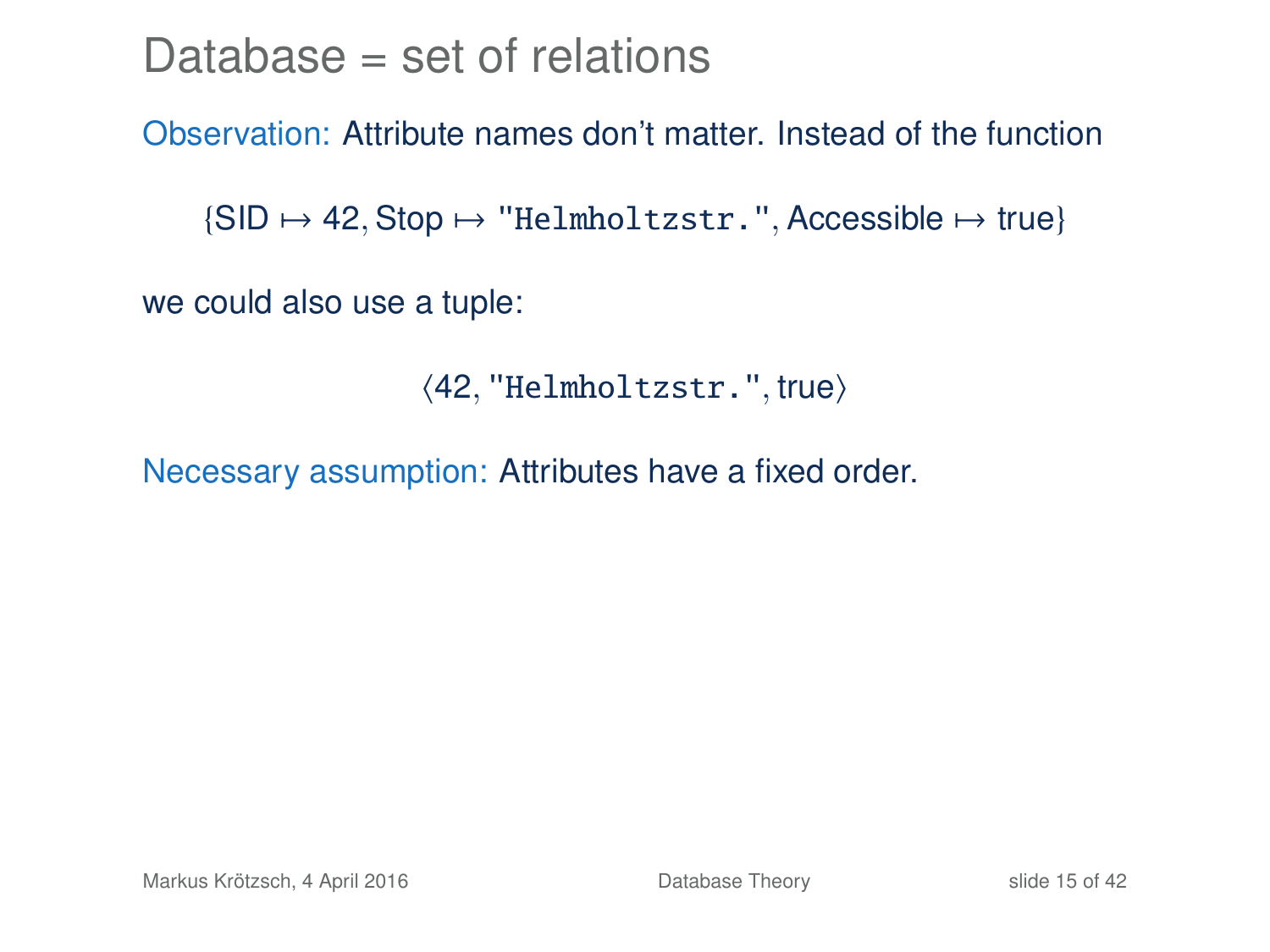### Database = set of relations

#### Observation: Attribute names don't matter. Instead of the function

 $\{\text{SID} \mapsto 42, \text{Stop} \mapsto \text{"Helmholtzstr."}, \text{Accessible} \mapsto \text{true}\}$ 

we could also use a tuple:

 $\langle 42, "Helmholtzstr."$ , true)

Necessary assumption: Attributes have a fixed order.

#### **Definition**

- A relation schema *R*[*U*] is defined as before
- A table for  $R[U]$  is a finite subset of **dom**<sup>[U]</sup>
- A database instance  $\bar{I}$  is a finite set of tables

Recall that a subset of **dom**<sup>[*U*]</sup> is just a  $|U|$ -ary relation. Sets of relations are also called relational structures.

Markus Krötzsch, 4 April 2016 **[Database Theory](#page-0-0)** Slide 16 of 42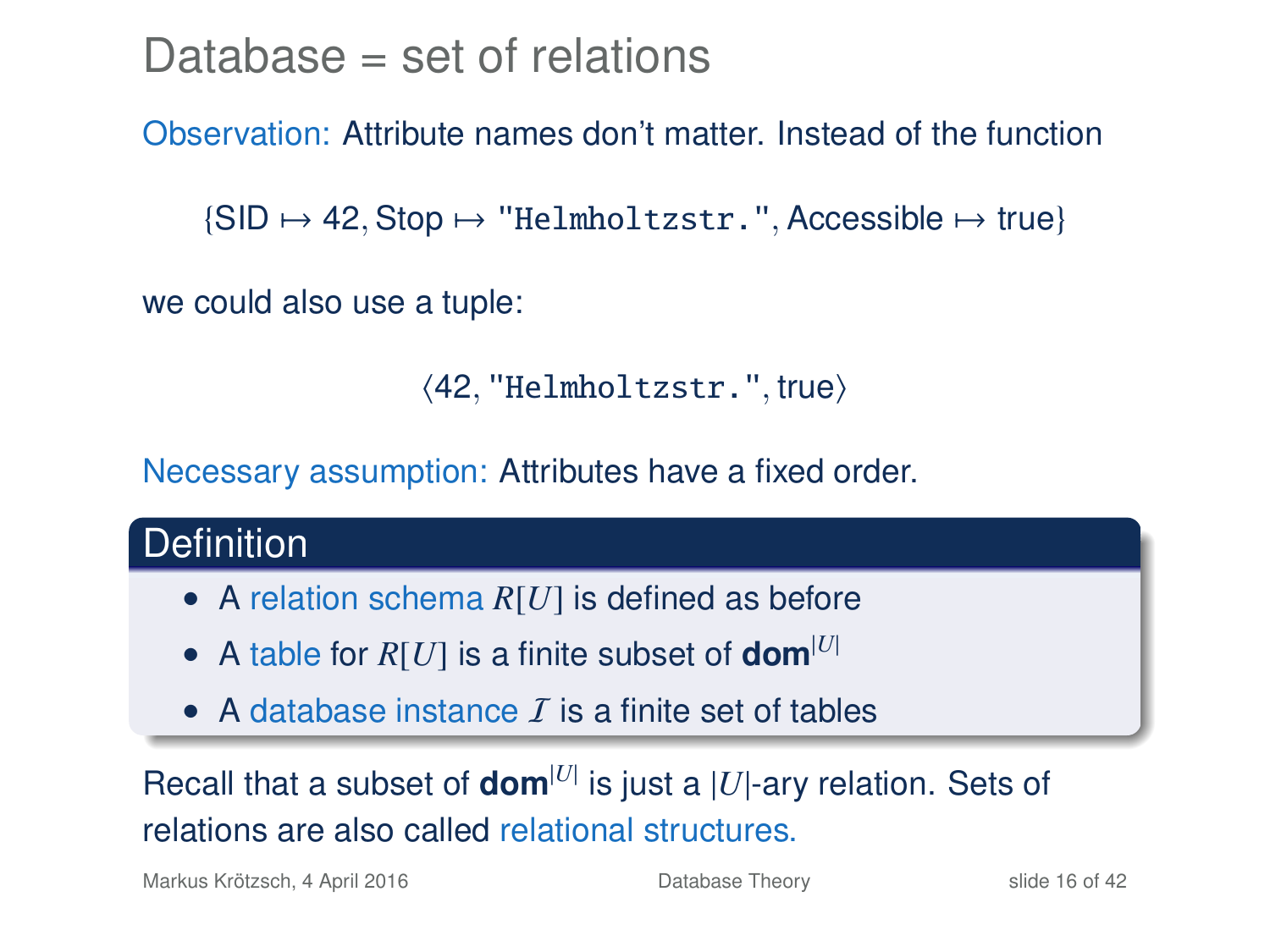### Database = interpretation of first-order logic

#### Recall:

- First-order logic is based on predicate symbols with a fixed arity (we won't need function symbols here)
- An interpretation  $I$  of first-order logic is a pair  $\langle \Delta^I, \cdot^I \rangle$ :
	- $\Delta^{\mathcal{I}}$  is a set (the domain of interpretation)
	- $\vdash \cdot^I$  maps *n*-ary predicates  $p$  to *n*-ary relations  $p^I \subseteq (\Delta^I)^n$

This is (almost) a database instance!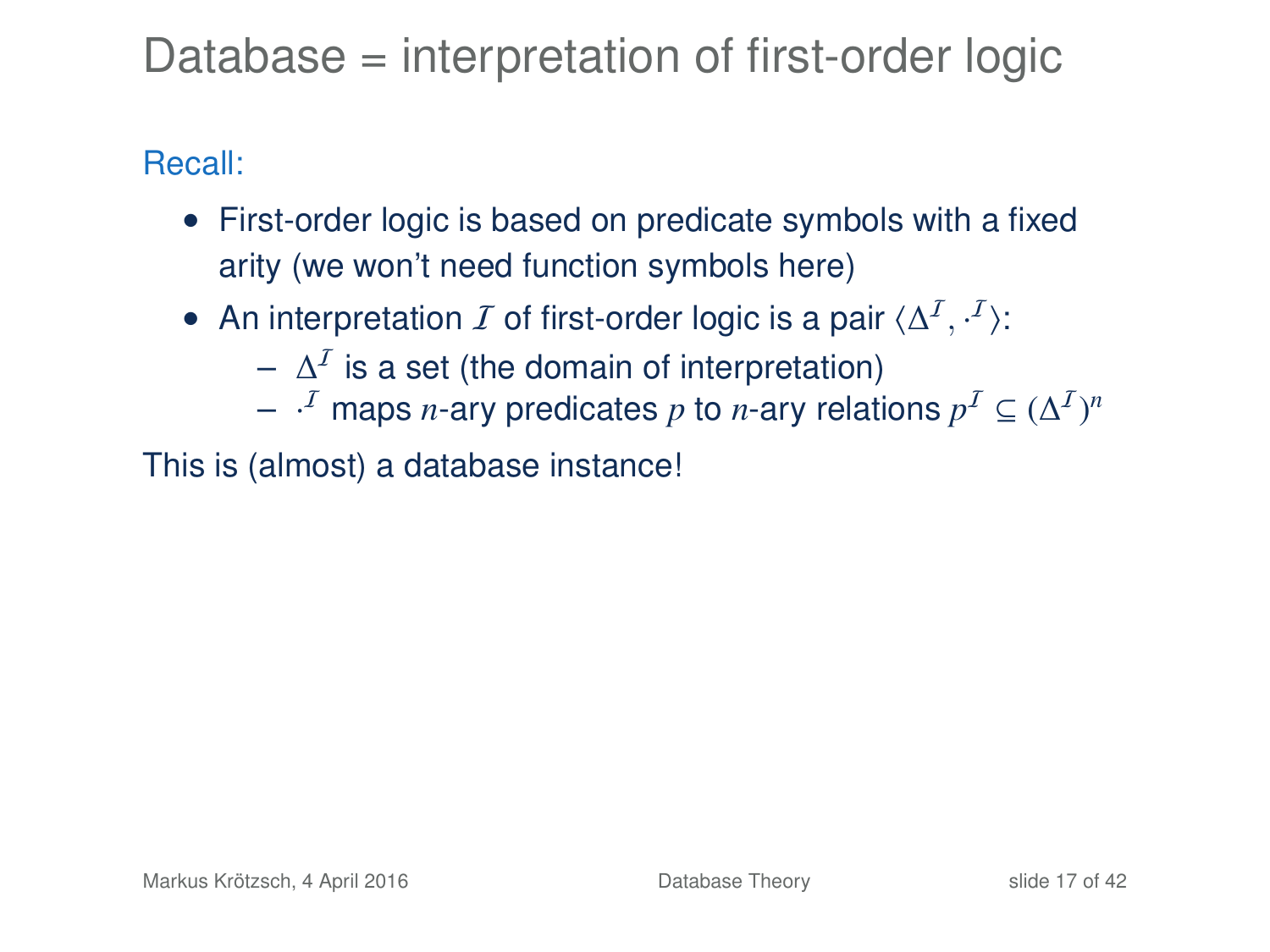### Database = interpretation of first-order logic

#### Recall:

- First-order logic is based on predicate symbols with a fixed arity (we won't need function symbols here)
- An interpretation  $I$  of first-order logic is a pair  $\langle \Delta^I, \cdot^I \rangle$ :
	- $\Delta^{\mathcal{I}}$  is a set (the domain of interpretation)
	- $\vdash \cdot^I$  maps *n*-ary predicates  $p$  to *n*-ary relations  $p^I \subseteq (\Delta^I)^n$

This is (almost) a database instance!

#### **Definition**

- domain of interpretation  $\Delta^I$  = database domain **dom**
- predicate symbol  $=$  relation name
- interpretation of predicate symbol (if finite!)  $=$  table
- $\bullet$  finite first-order logic interpretation  $=$  database instance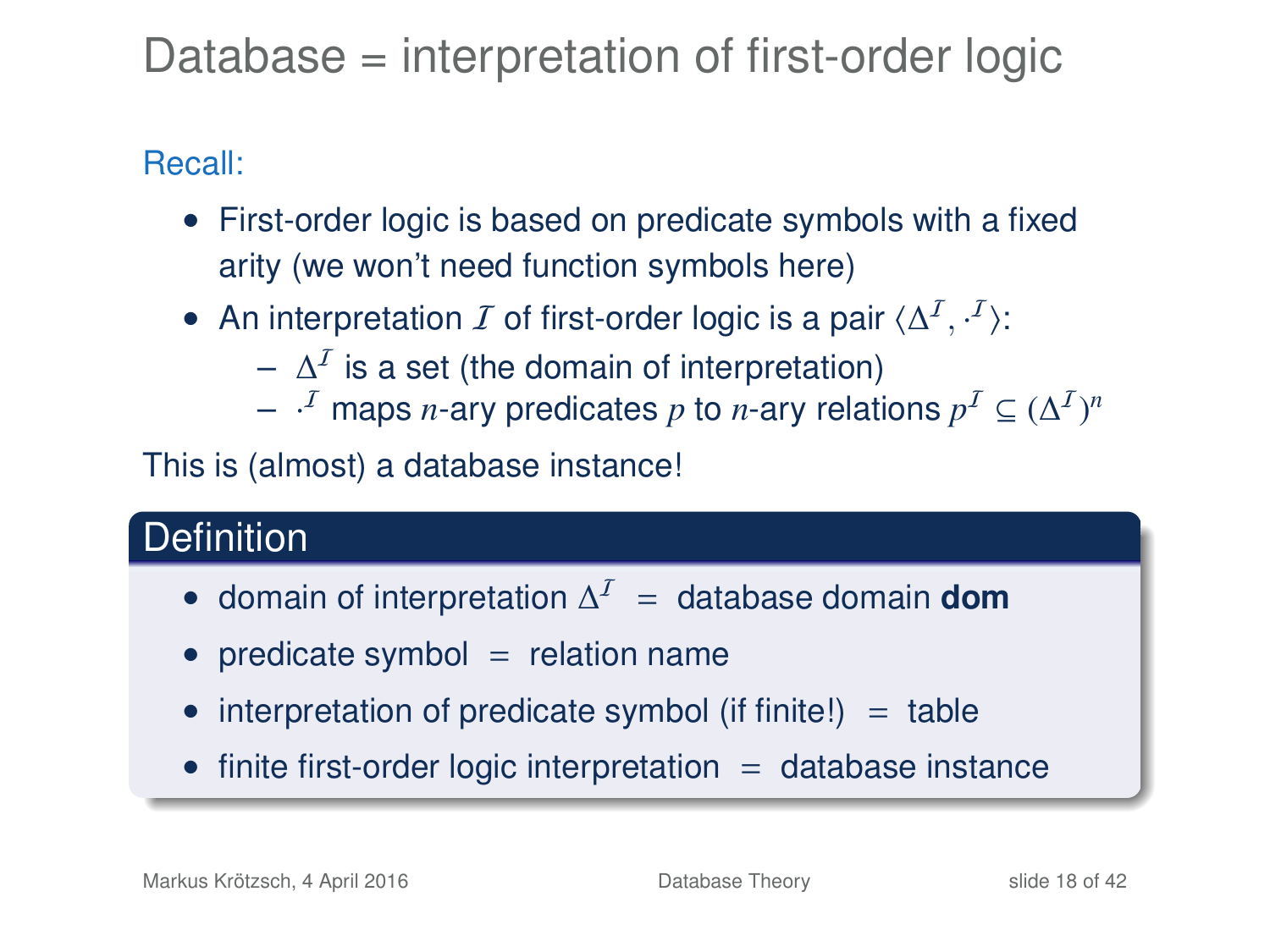$Database = set of facts$ 

Another convenient way to write databases:

```
Lines(85, "bus")
Lines(F1, "ferry")
Stops(42, "Helmholtzstr.", true)
```
. . .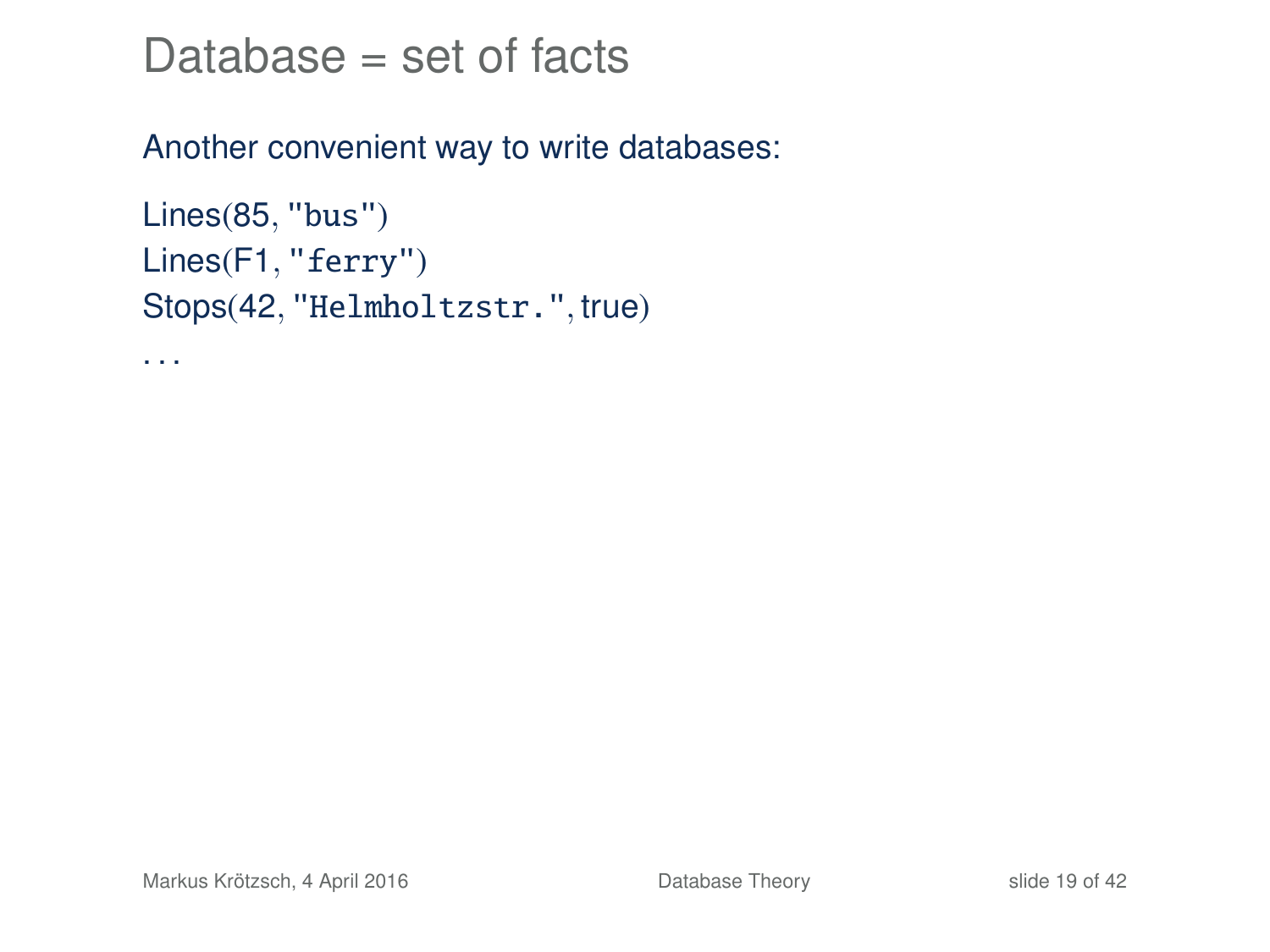Database  $=$  set of facts

Another convenient way to write databases:

```
Lines(85, "bus")
Lines(F1, "ferry")
Stops(42, "Helmholtzstr.", true)
```
#### **Definition**

. . .

A fact is an expression  $p(t_1, \ldots, t_n)$  where

- *p* is an *n*-ary predicate symbol
- $\bullet$   $t_1, \ldots, t_n$  are constant symbols

A database instance is a finite set of facts.

When interpreting these facts logically, their least model is again the database instance (viewed as a first-order logic interpretation).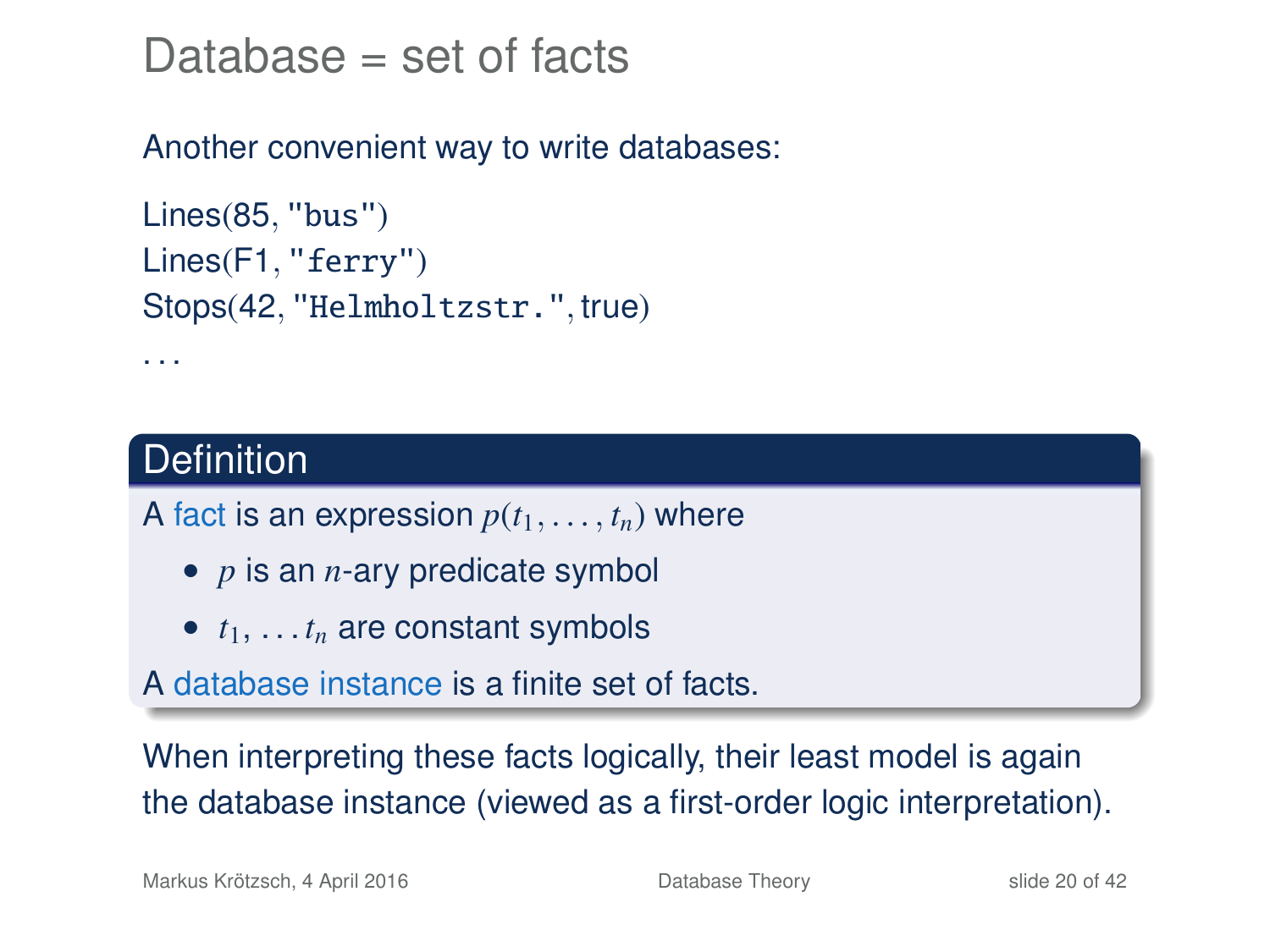### Visualising relations

Binary relations (sets of pairs) can be viewed as directed graphs. Example:



Many binary tables in one graph? Use table name to label edges!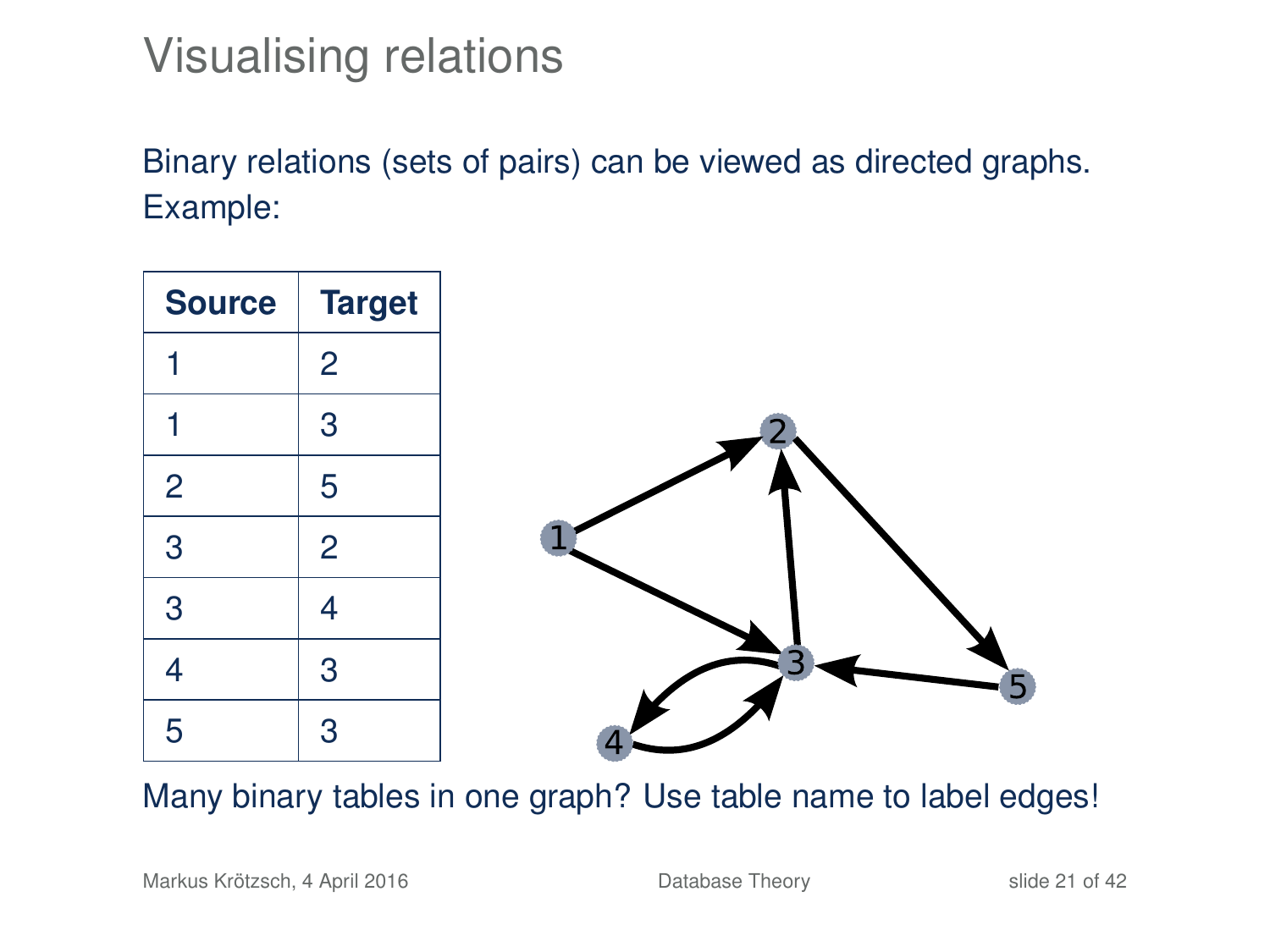### Database = hypergraph

What to do with tables of arity  $\neq$  2?  $\rightarrow$  generalise graphs to hypergraphs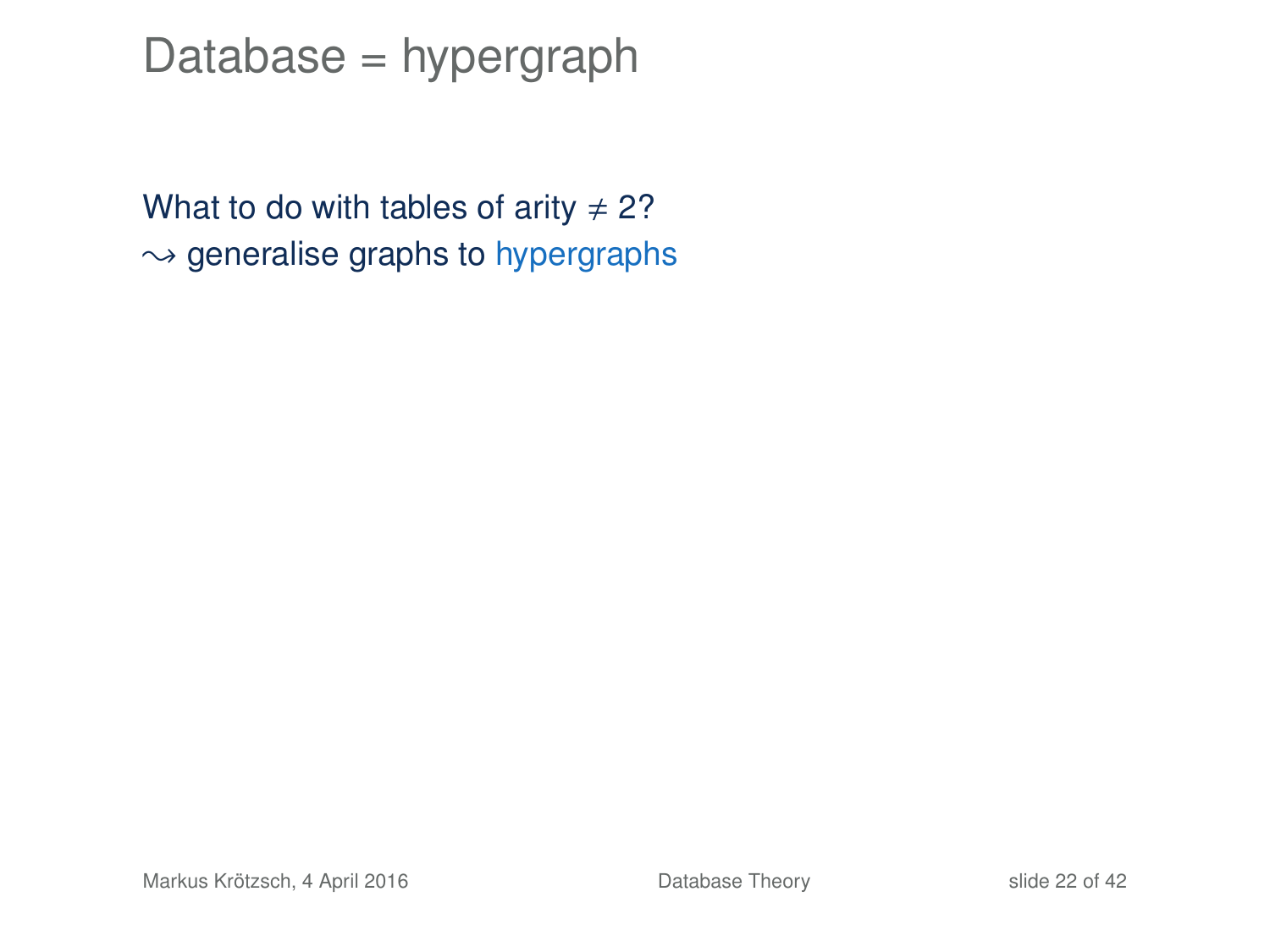Database = hypergraph

What to do with tables of arity  $\neq$  2?  $\rightarrow$  generalise graphs to hypergraphs

#### **Definition**

A hypergraph is a triple  $\langle V, E, \rho \rangle$ , where

- *V* is a set of vertices
- *E* is a set of edge names
- ρ maps each edge name *<sup>e</sup>* <sup>∈</sup> *<sup>E</sup>* to an *n*-ary relation  $\rho(e) \subseteq V^n$



In other words: finite hypergraphs are databases.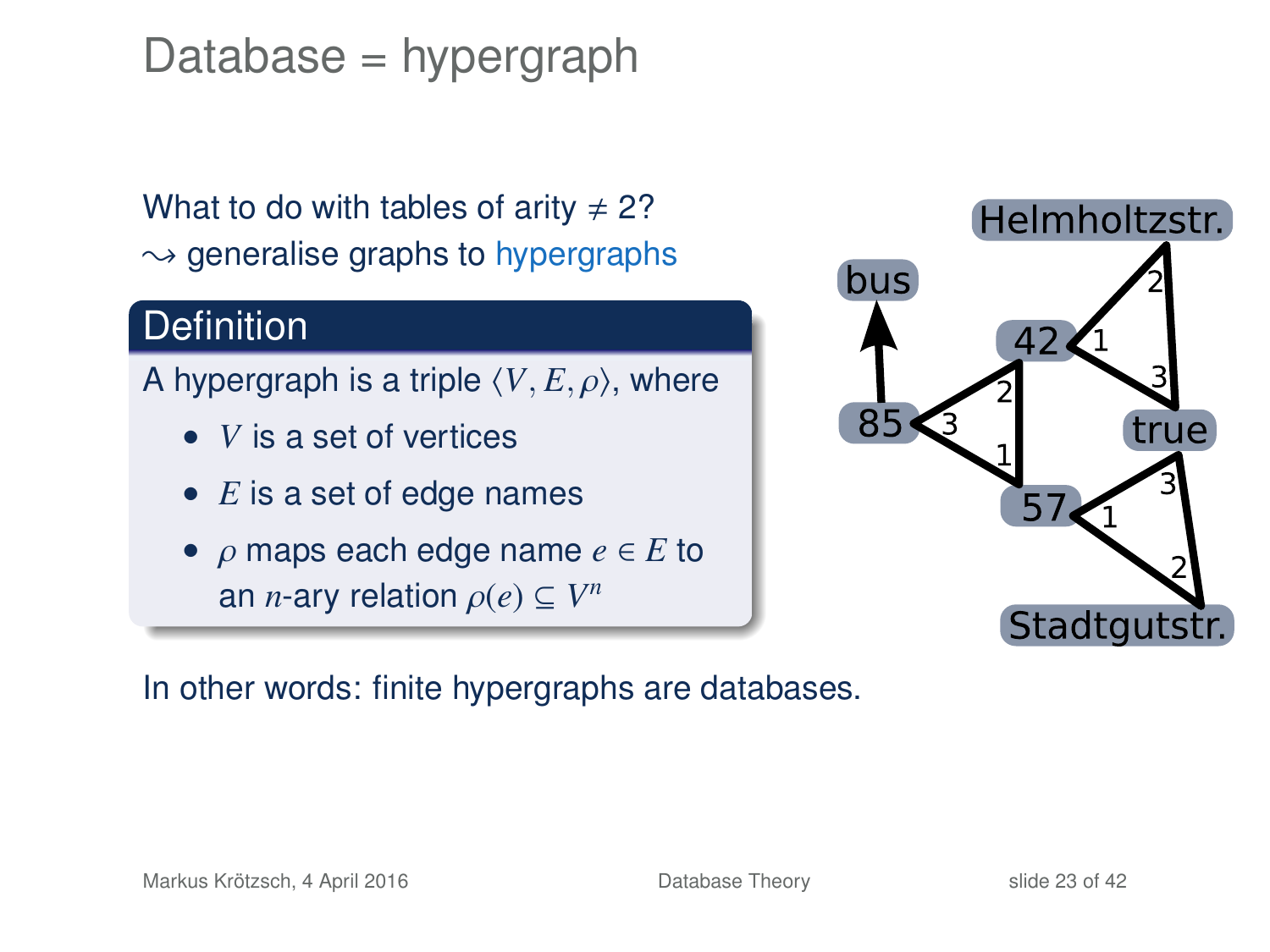### Summary: the relational model

Relational databases are everywhere:

- sets of tables with named attributes ("named perspective")
- sets of relations ("unnamed perspective")
- first-order logic interpretations
- sets of logical facts (ground atoms)
- hypergraphs (and graphs as a special case)
- . . . all restricted to finite sets

Important elements of the theory of relational databases are very widely applicable, also to many datamodels that are not the classical relational one (e.g., graph databases, RDF databases, XML databases).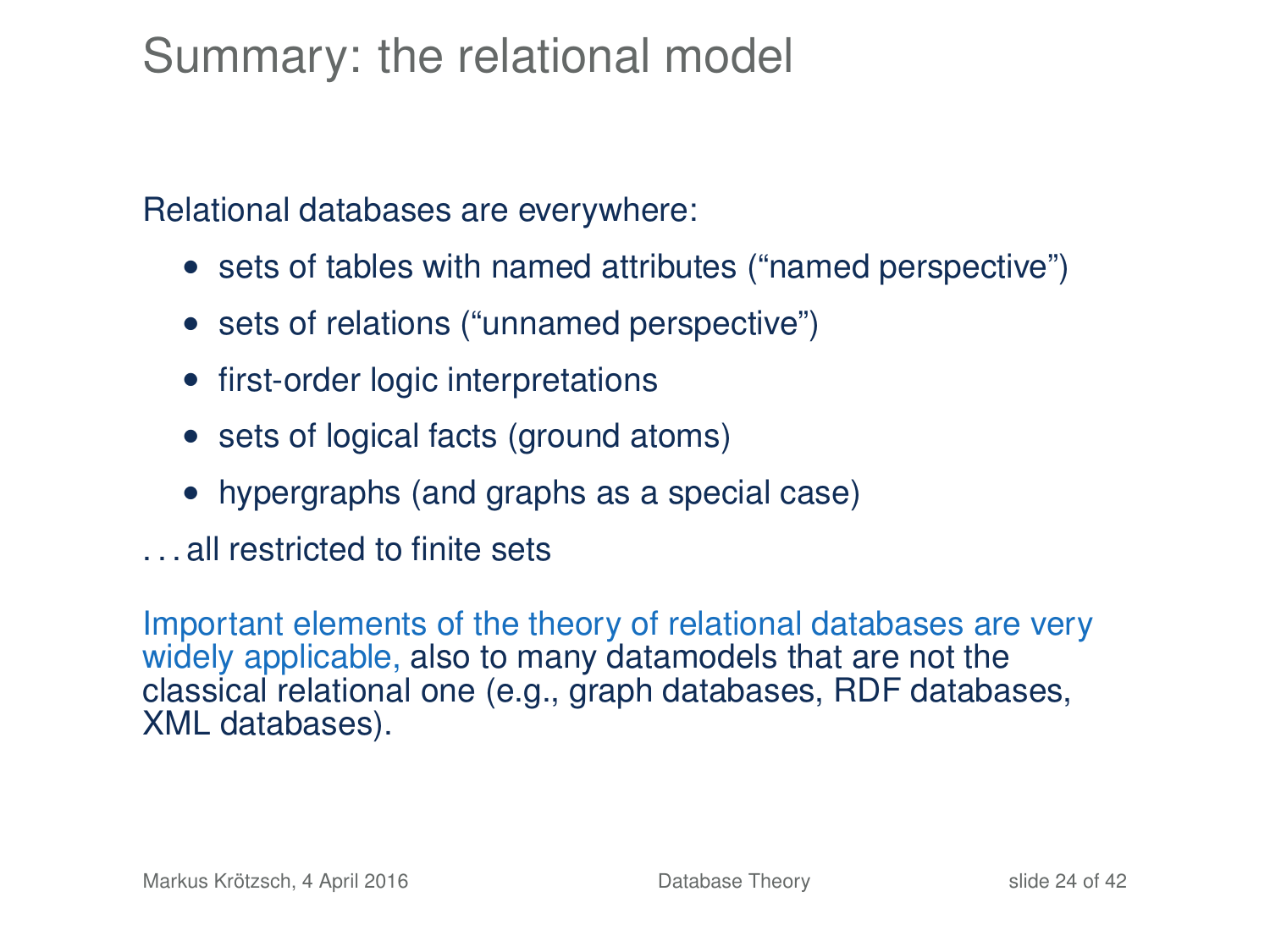# The Relational Algebra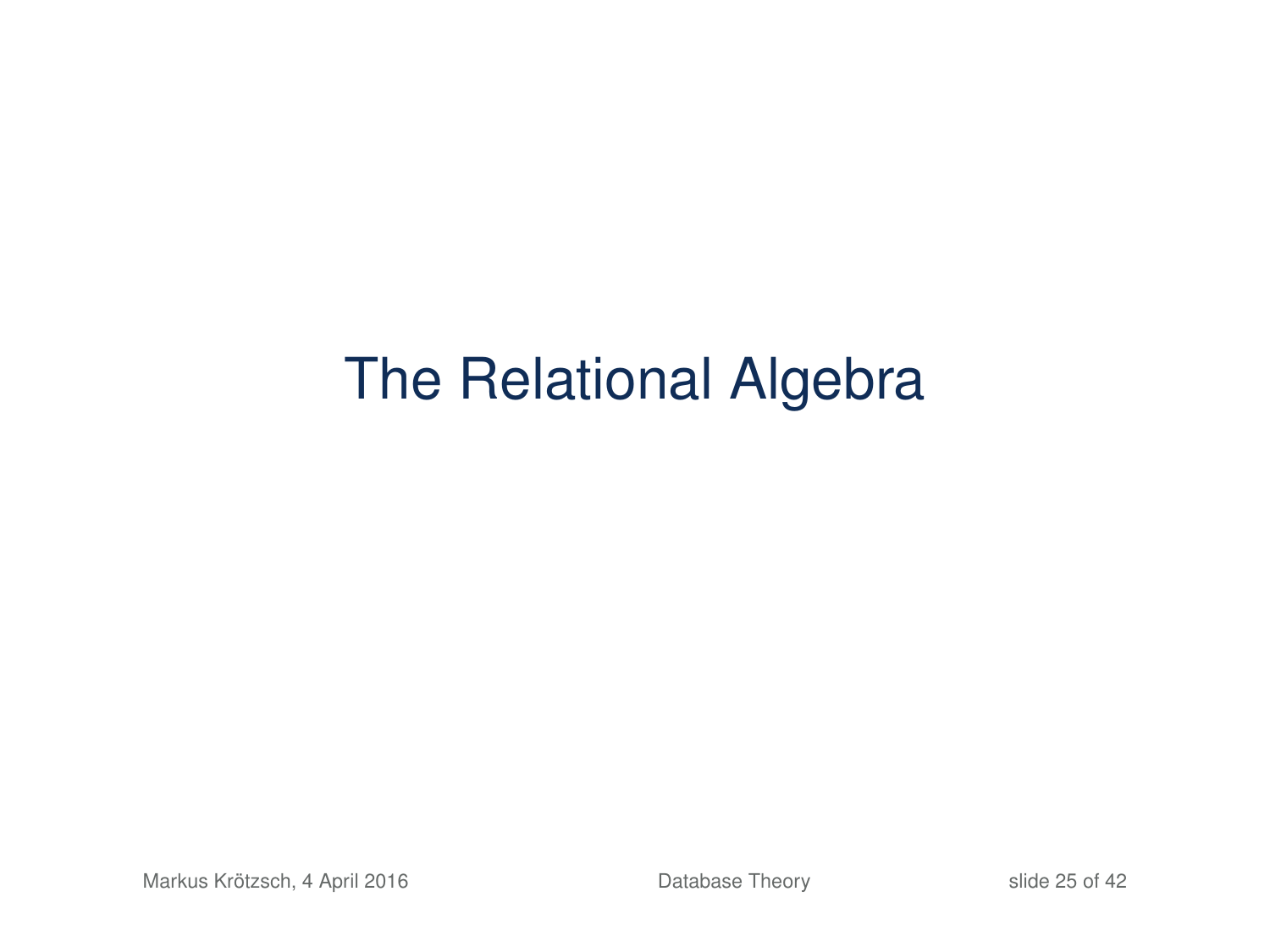### Relational Algebra Queries

Query language based on a set of operations on databases.

Each operation refers to one or more tables and produces another table

(we often simplify notation and write a table name rather than a table instance)

Main operations of the named perspective:

- Selection  $\sigma$
- Projection  $\pi$
- $\bullet$  Join  $\bowtie$
- Renaming  $\delta$
- Difference −
- Union ∪
- Intersection ∩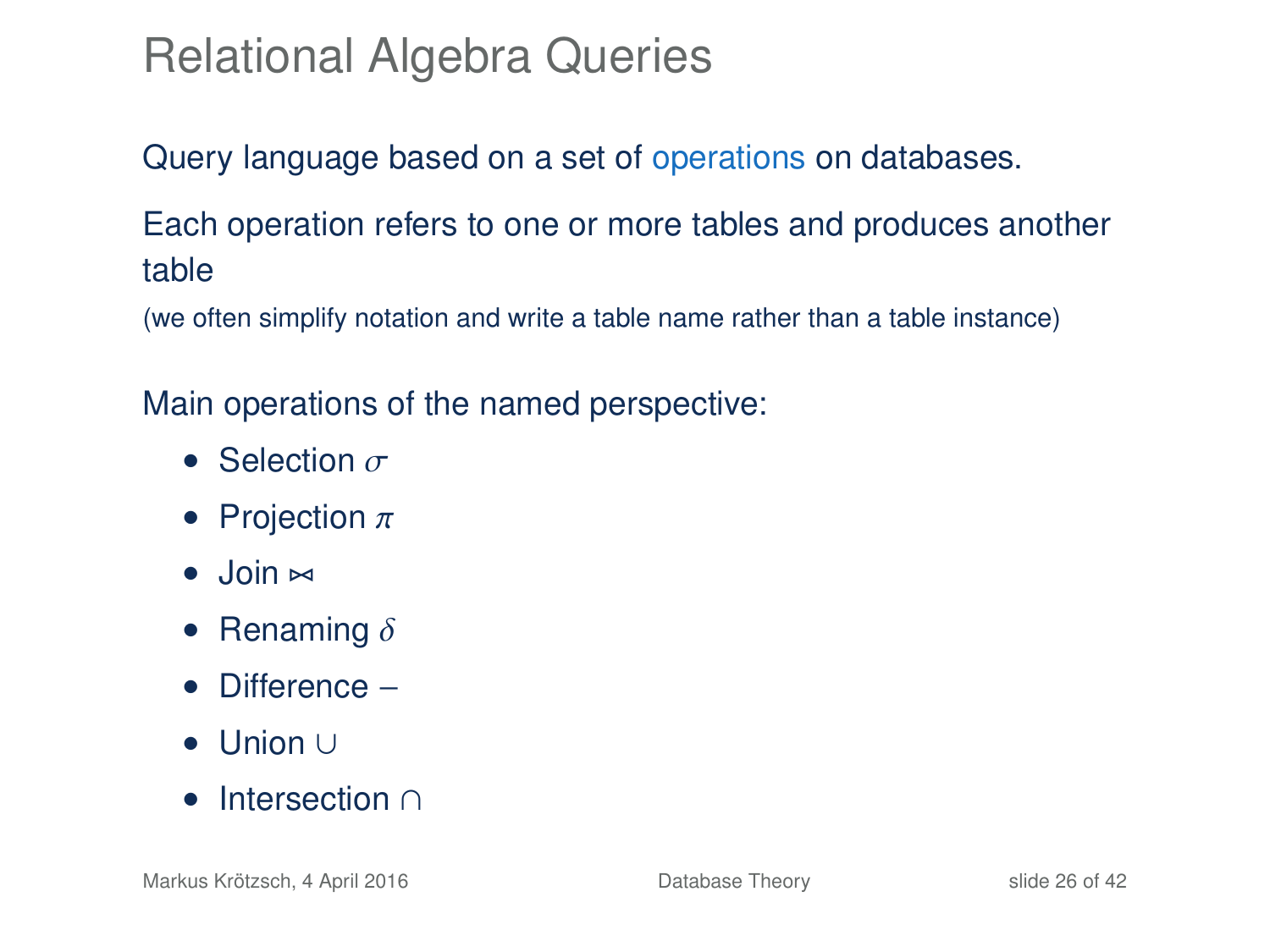#### Selection

"Find all bus lines"

#### $\sigma$ <sub>Type="bus"</sub>Lines

"Find all connections that begin and end in the same stop"

σFrom=ToConnect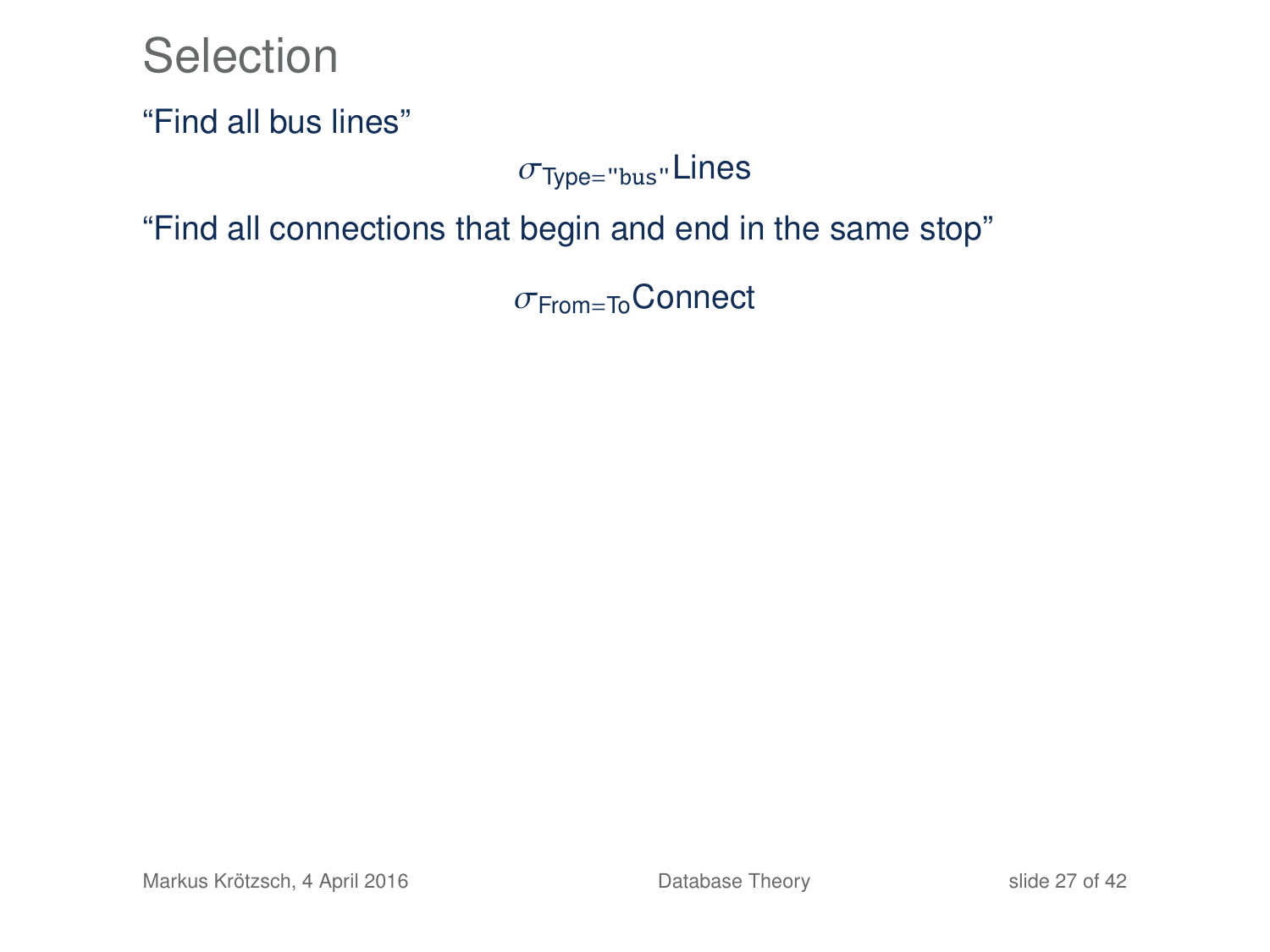Selection

"Find all bus lines"

#### $\sigma$ <sub>Type="bus"</sub>Lines

"Find all connections that begin and end in the same stop"

σFrom=ToConnect

#### **Definition**

The selection operator has the form  $\sigma_{n=m}$ 

- *n* is an attribute name
- *m* is an attribute name or a constant value

Consider a table  $R^I$  for  $R[U]$ .

- For *m* constant value:  $\sigma_{n=m}(R^I) = \{f \in R^I \mid f(n) = m\}$
- For *m* attribute name:  $\sigma_{n=m}(R^I) = \{f \in R^I \mid f(n) = f(m)\}$

This is only defined if *U* contains the required attribute names.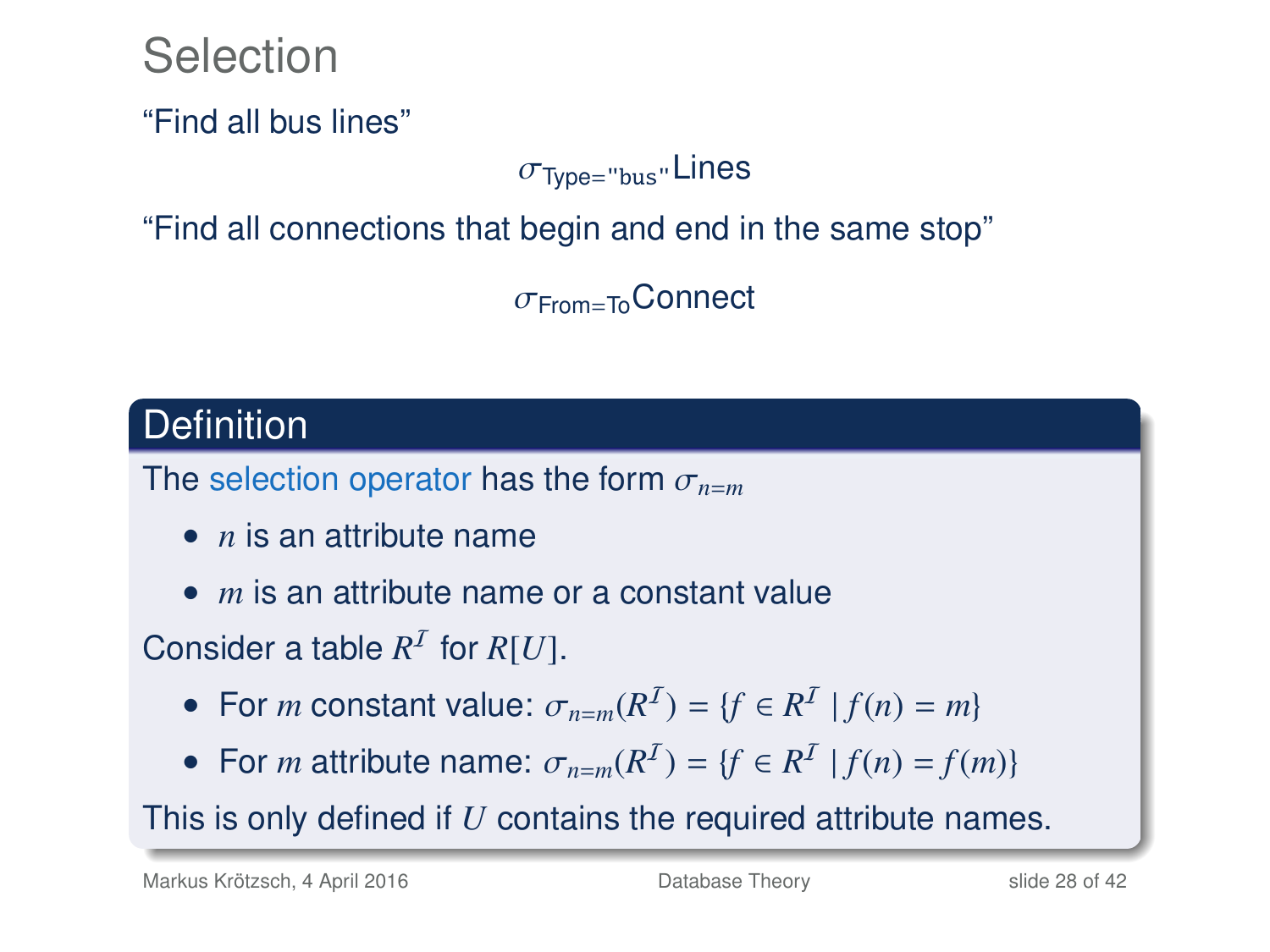### Projection

"Find all possible types of lines"

 $\pi_{\text{Type}}$ Lines

"Find all pairs of adjacent stops on line 85"

 $\pi$ From, To  $(\sigma_{Line='85}$ "Connect)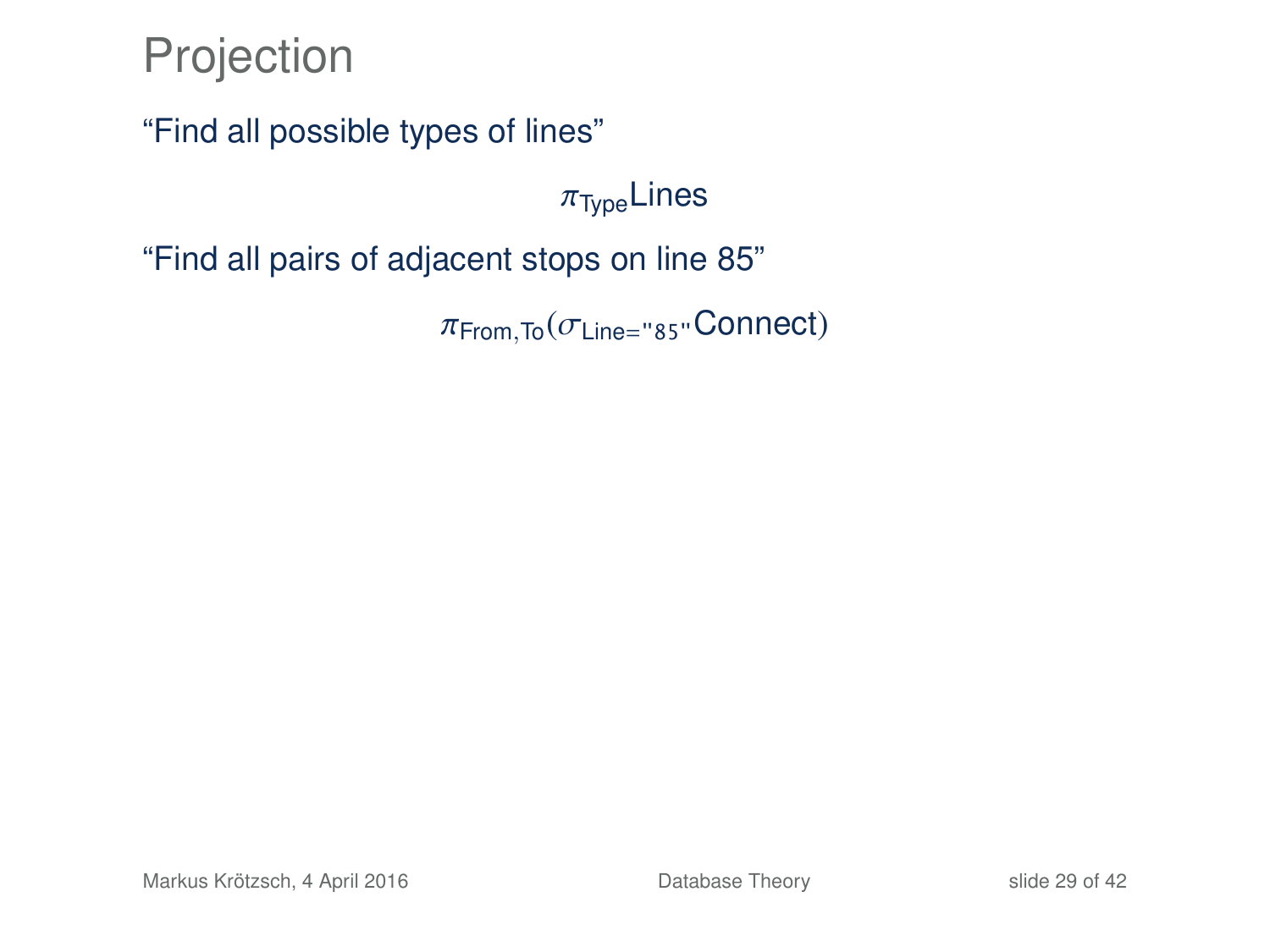### Projection

"Find all possible types of lines"

 $\pi_{\text{Two}}$ Lines

"Find all pairs of adjacent stops on line 85"

 $\pi$ From, To  $(\sigma_{\text{Line} = "85"})$ Connect

#### **Definition**

The projection operator has the form  $\pi_{a_1,\dots,a_n}$  where each  $a_i$  is an attribute name. attribute name. Consider a table  $R^I$  for  $R[U]$ .

$$
\pi_{a_1,\dots,a_n}(R^{\mathcal{I}})=\{f_{\{a_1,\dots,a_n\}}\,|\,f\in R^{\mathcal{I}}\}
$$

where  $f_{\{a_1,\ldots,a_n\}}$  is the restriction of *f* to the domain  $\{a_1,\ldots,a_n\}$ , i.e., the function  $\{a_1 \mapsto f(a_1), \ldots, a_n \mapsto f(a_n)\}.$ Of course this projection is only defined if  $a_i \in U$  for each  $a_i$ .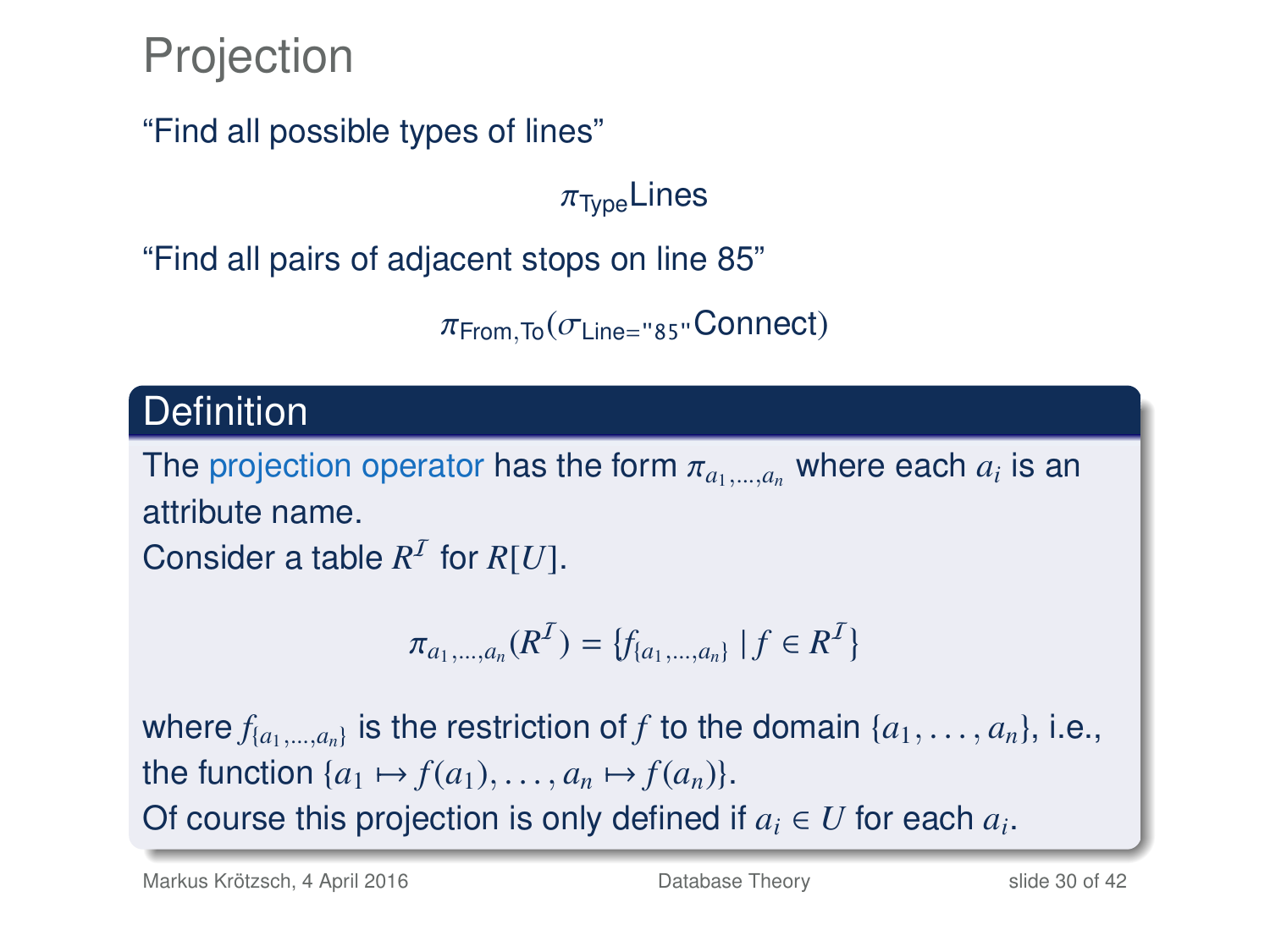## Natural join

#### "Find all connections and their type of line"

#### $Connect \Join Lines$

#### Connect:

| <b>From</b> | Тο  | Line |
|-------------|-----|------|
| 57          | 42  | 85   |
| 17          | 789 | 3    |
|             |     |      |

| ٠ |  |
|---|--|
|   |  |

| Line | <b>Type</b> |  |
|------|-------------|--|
| 85   | bus         |  |
| З    | tram        |  |
| F1   | ferry       |  |
|      |             |  |

Connect  $\approx$  Lines:

| <b>From</b> | To  | Line | <b>Type</b> |
|-------------|-----|------|-------------|
| 57          | 42  | 85   | bus         |
| 17          | 789 | 3    | tram        |
|             |     |      |             |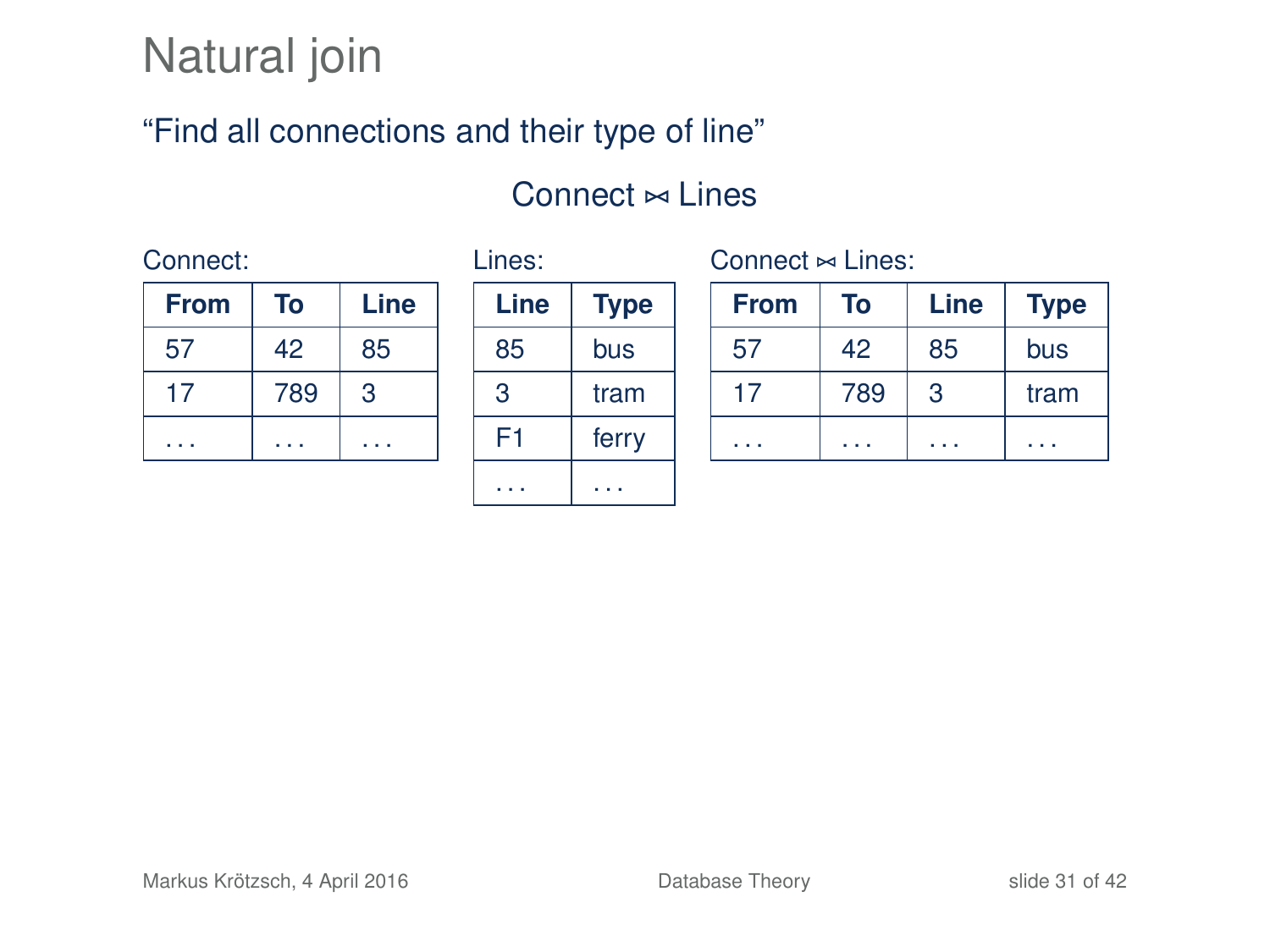## Natural join

#### "Find all connections and their type of line"

Lines:

. . . . . .

#### Connect  $\approx$  Lines

| <b>From</b> | Тο  | Line |
|-------------|-----|------|
| 57          | 42  | 85   |
| 17          | 789 | 3    |
|             |     |      |

| Line | <b>Type</b> |
|------|-------------|
| 85   | bus         |
| 3    | tram        |
| F1   | ferry       |
|      |             |

 $Connect \Join Lines$ :

| <b>From</b> | To  | Line | Type |
|-------------|-----|------|------|
| 57          | 42  | 85   | bus  |
| 17          | 789 | 3    | tram |
|             |     |      |      |

#### **Definition**

The natural join operator has the form  $\approx$ . Consider tables  $R^I$  for  $R[U]$  and  $S^I$  for  $S[V]$ .

 $R^I \bowtie S^I = \{f : U \cup V \rightarrow \textbf{dom} \mid f_U \in R^I \text{ and } f_V \in S^I\}$ 

where  $f_U$  ( $f_V$ ) is the restriction of f to elements in  $U$  ( $V$ ) as before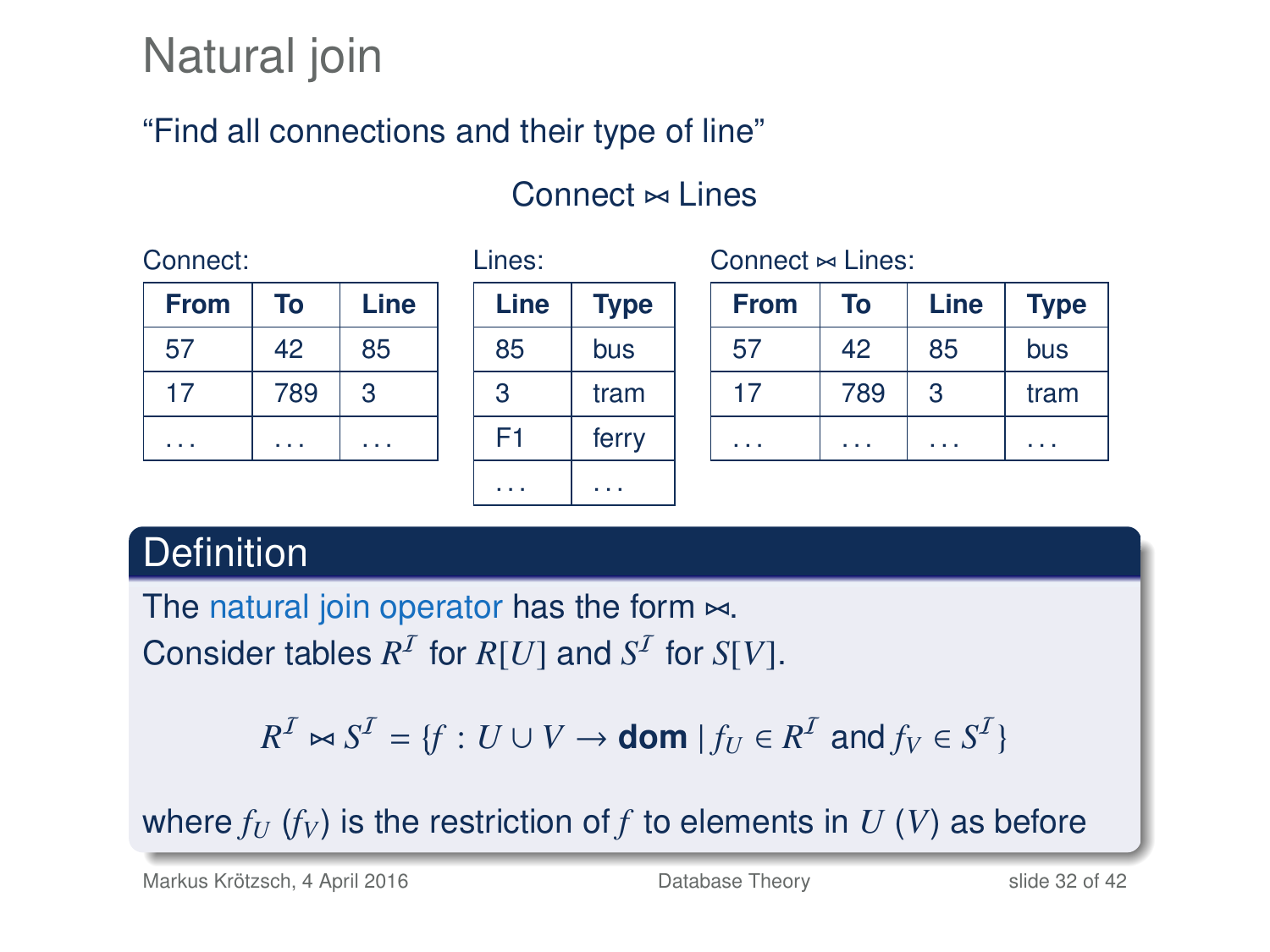### Renaming

#### "Find all lines that depart from an accessible stop"

Stops:

Connect:

| <b>SID</b> | <b>Stop</b>         | <b>Accessible</b> |
|------------|---------------------|-------------------|
| 57         | Stadtgutstr.        | true              |
| 123        | Gustav-Freytag-Str. | false             |
|            |                     |                   |

| <b>From</b> | To  | Line |
|-------------|-----|------|
| 57          | 42  | 85   |
| 17          | 789 | 3    |
|             |     |      |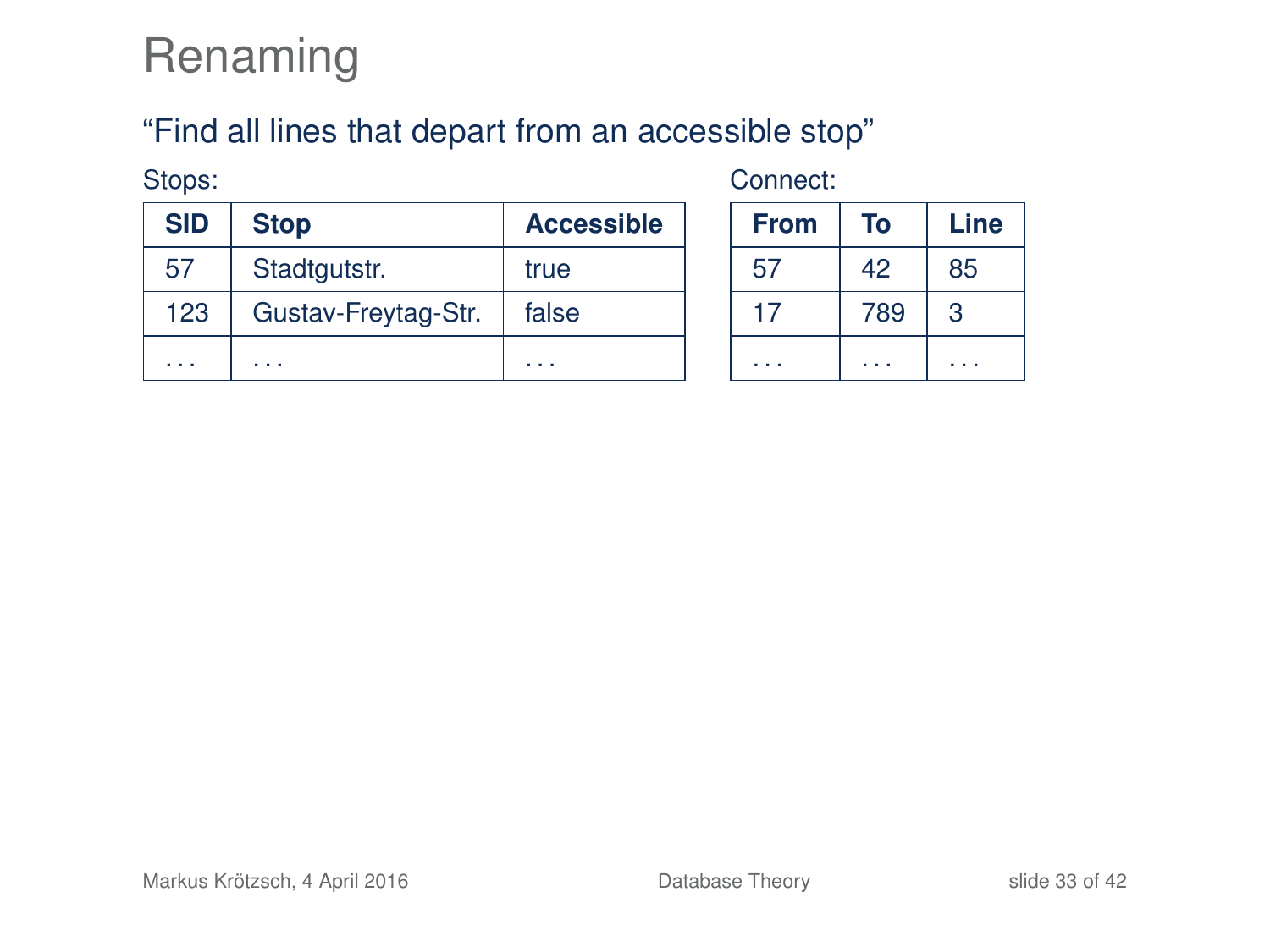## Renaming

Stope:

#### "Find all lines that depart from an accessible stop"

| UNU3.      |                     |                   |  |
|------------|---------------------|-------------------|--|
| <b>SID</b> | <b>Stop</b>         | <b>Accessible</b> |  |
| 57         | Stadtgutstr.        | true              |  |
| 123        | Gustav-Freytag-Str. | false             |  |
|            |                     |                   |  |

Connect:

| <b>From</b> | To  | Line |
|-------------|-----|------|
| 57          | 42  | 85   |
| 17          | 789 | 3    |
|             |     |      |

We need to join Stops.SID with Connect. From  $\rightsquigarrow$  use renaming

 $\pi_{Line}(\sigma_{\text{Accessible}=\text{``true}''}(\text{Stops} \bowtie \delta_{\text{From},\text{To},\text{Line} \rightarrow \text{SID},\text{To},\text{Line}}(\text{Connect})))$ 

#### **Definition**

The renaming operator has the form  $\delta_{a_1,\dots,a_n\to b_1,\dots,b_n}$  with all  $a_i$ mutually distinct attribute names, and likewise for all *b<sup>i</sup>* . Consider a table  $R^I$  for  $R[\{a_1, \ldots, a_n\}].$ 

$$
\delta_{a_1,...,a_n \to b_1,...,b_n}(R^I) = \{f \circ g \mid f \in R^I \text{ and } g : \{b_i \mapsto a_i\}_{1 \le i \le n}\}
$$

where  $f \circ g$  is function composition:  $(f \circ g)(x) = f(g(x))$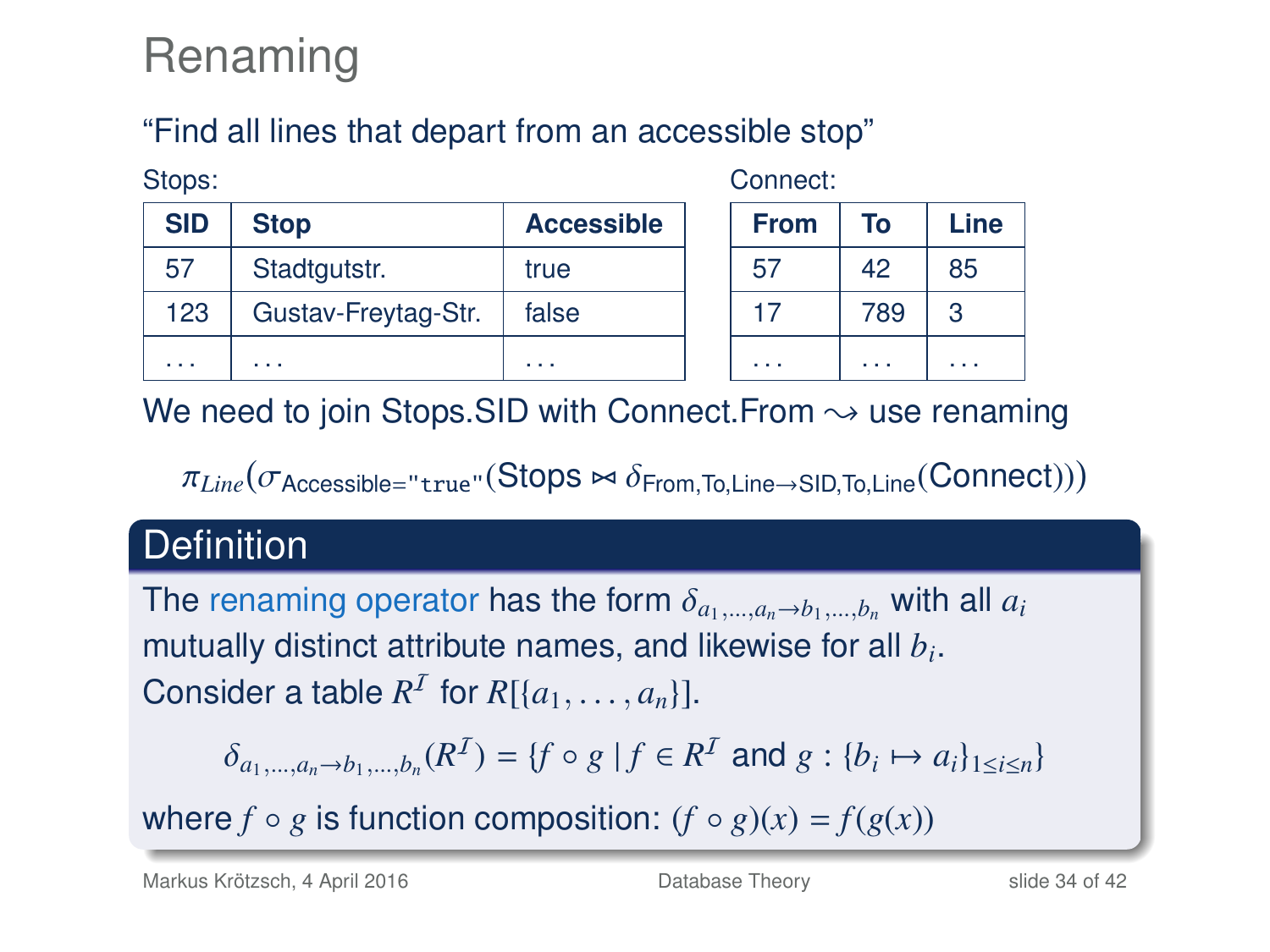### Difference, Union, Intersection

Binary operators on tables of the same relational schema, defined like the usual set operations.

"Find all stops where line 3 departs, but line 8 does not depart."

"Find all stops where either line 3 or line 8 departs."

"Find all stops where both line 3 and line 8 depart."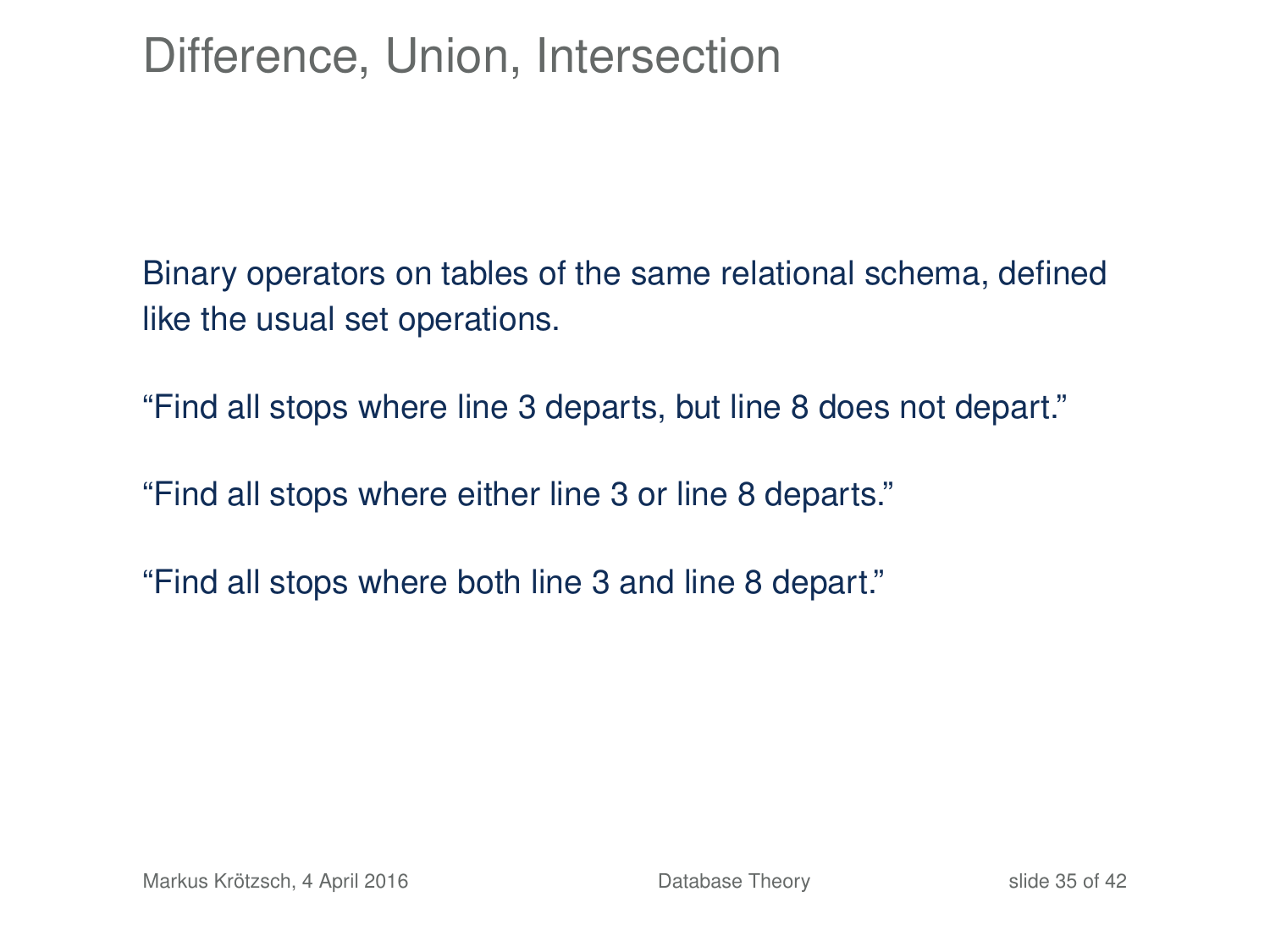It is sometimes convenient to define constant tables in queries.

"Find all stops near Helmholtzstr. (SID 42), including Helmholtzstr."

 $\delta$ To→StopId( $\pi$ To( $\sigma$ From="42"Connect))∪{{StopId  $\mapsto$  42}}

One can generalise this to constant tables with more than one column or more than one table (no additional expressive power, see exercise).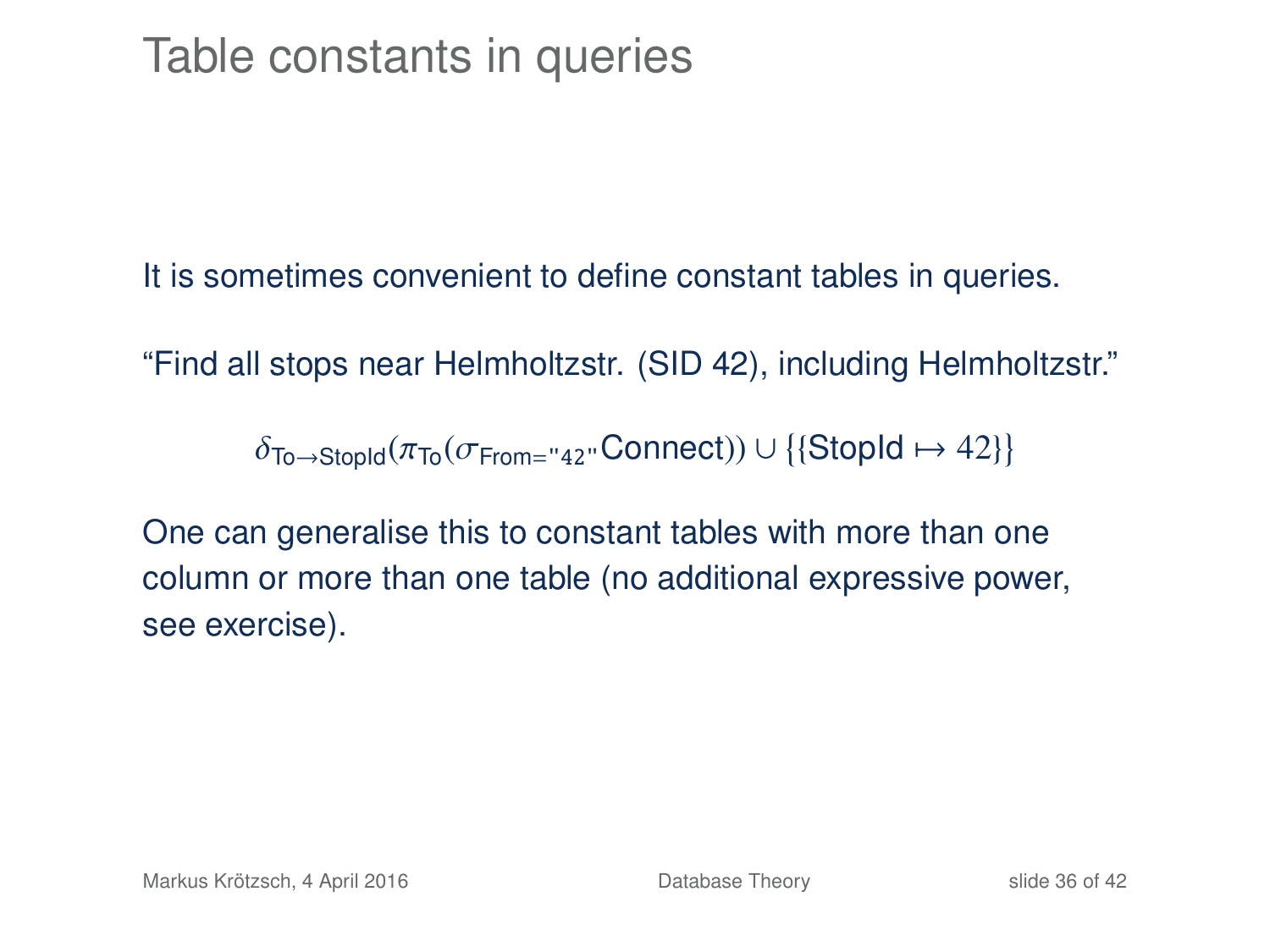Generalising the previous example:

"Stops that are Helmholtzstr."

 $R_0 = \{\{\text{From} \mapsto 42\}\}\$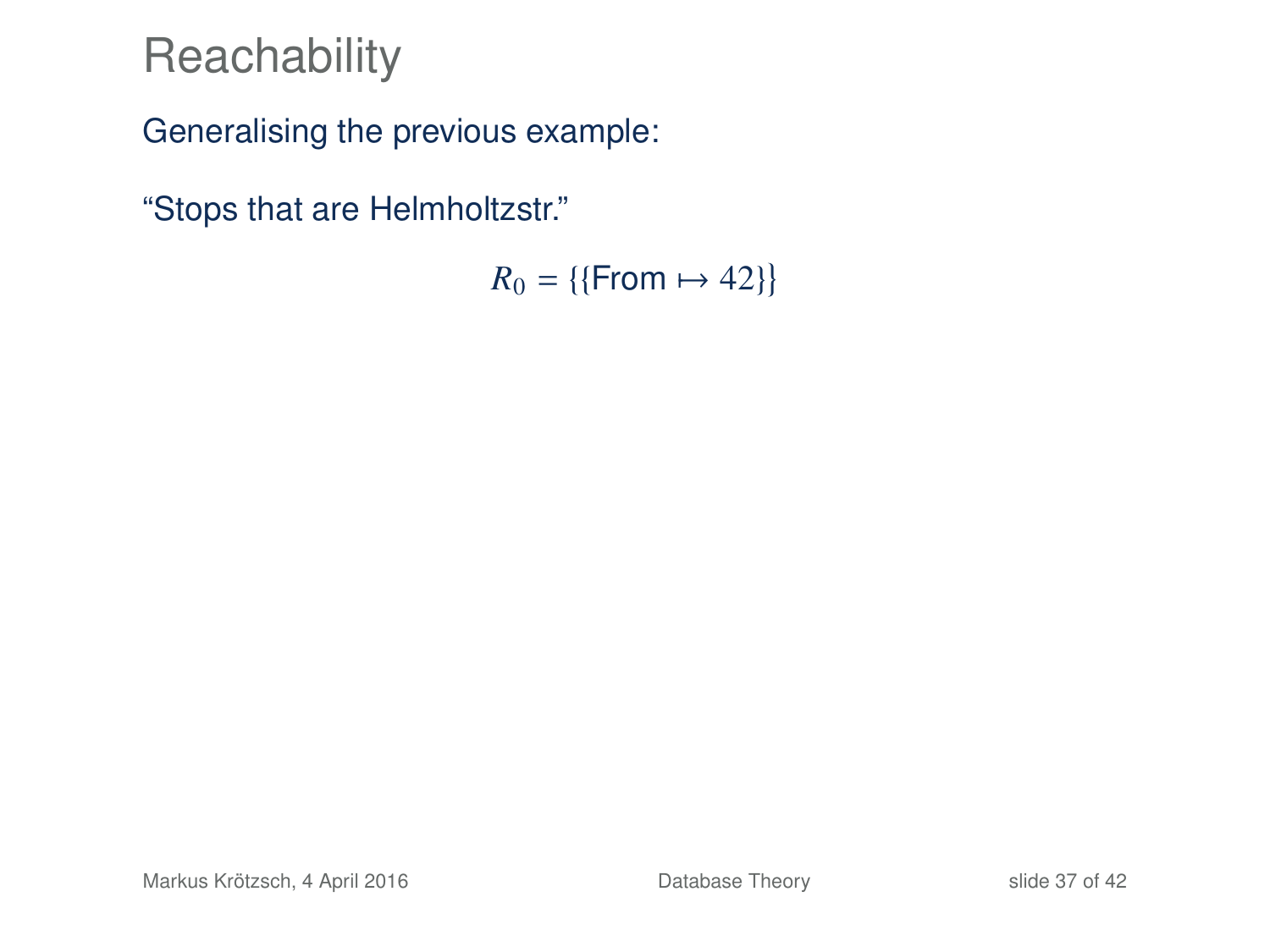Generalising the previous example:

"Stops that are Helmholtzstr."

 $R_0 = \{\{\text{From} \mapsto 42\}\}\$ 

"Stops that are next to Helmholtzstr."

 $R_1 = \delta_{\text{To} \to \text{From}} (\pi_{\text{To}}(\text{Connect} \bowtie R_0))$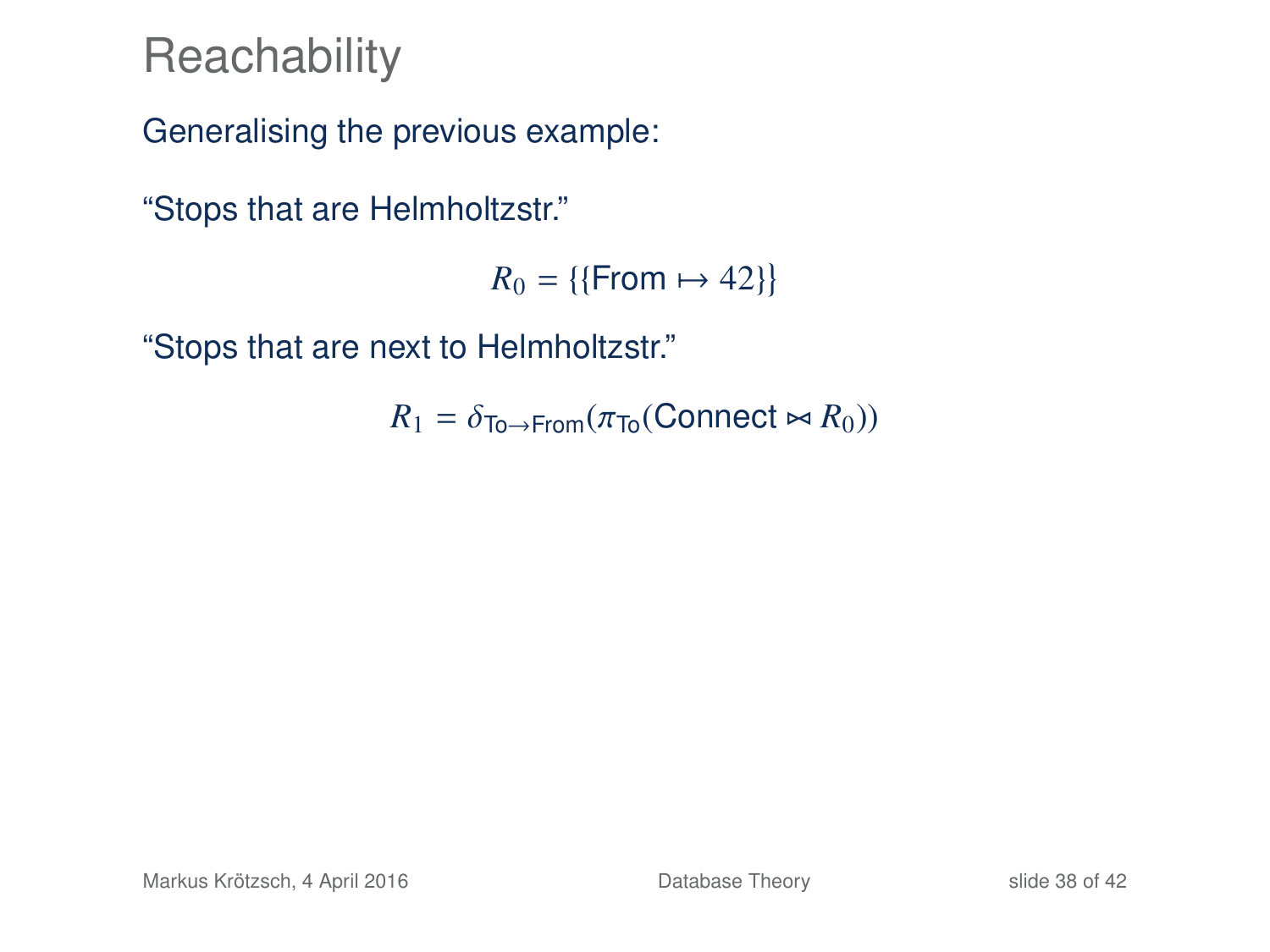Generalising the previous example:

"Stops that are Helmholtzstr."

 $R_0 = \{\{\text{From} \mapsto 42\}\}\$ 

"Stops that are next to Helmholtzstr."

 $R_1 = \delta_{\text{To} \to \text{From}} (\pi_{\text{To}}(\text{Connect} \bowtie R_0))$ 

"Stops at distance 2 from Helmholtzstr."

 $R_2 = \delta_{\text{To} \to \text{From}} (\pi_{\text{To}}(\text{Connect} \bowtie R_1))$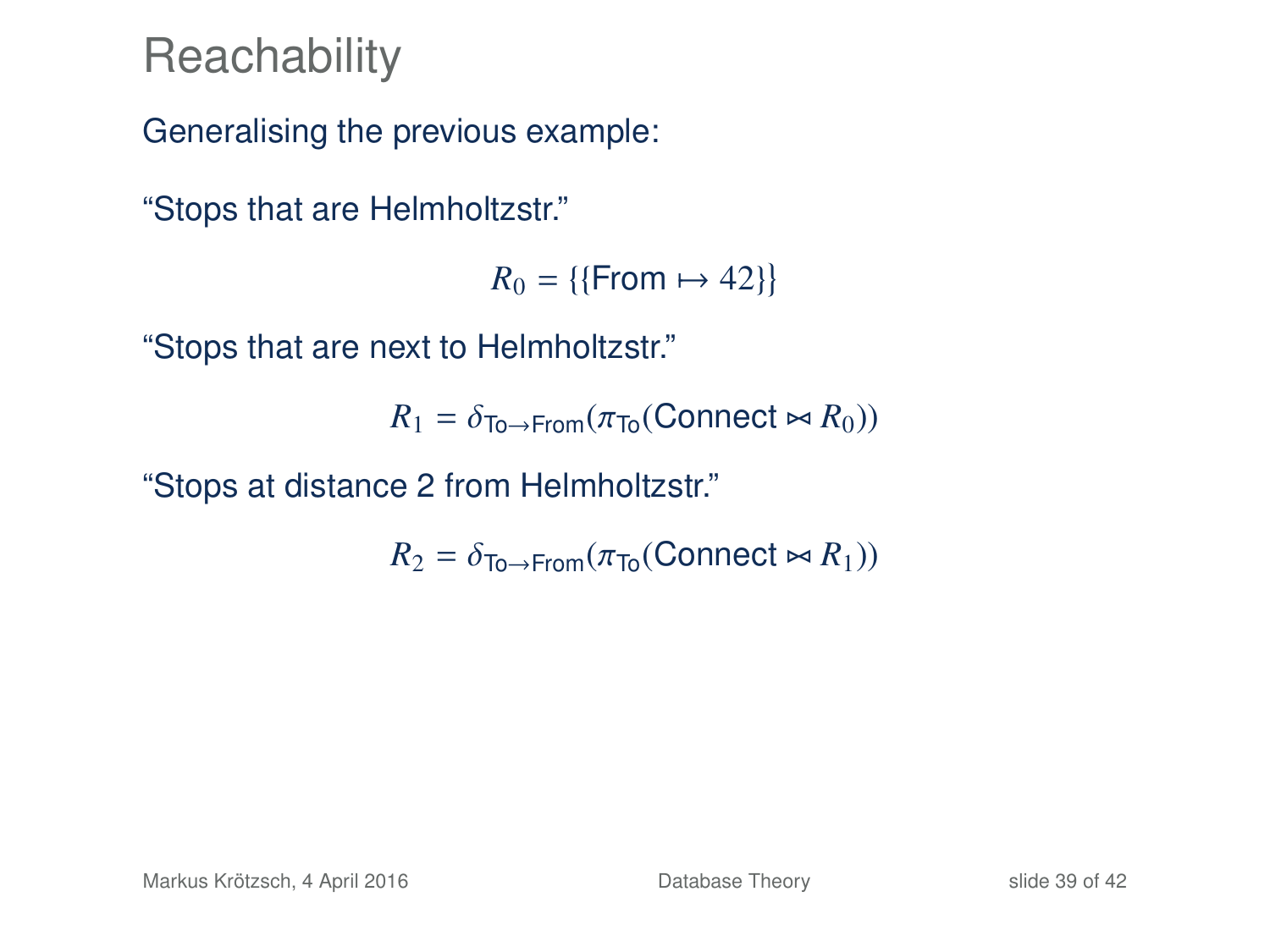Generalising the previous example:

"Stops that are Helmholtzstr."

 $R_0 = \{\{\text{From} \mapsto 42\}\}\$ 

"Stops that are next to Helmholtzstr."

 $R_1 = \delta_{\text{To}\rightarrow \text{From}}(\pi_{\text{To}}(\text{Connect} \bowtie R_0))$ 

"Stops at distance 2 from Helmholtzstr."

 $R_2 = \delta_{\text{To}\rightarrow\text{From}}(\pi_{\text{To}}(\text{Connect} \bowtie R_1))$ 

Stops reachable from Helmholtzstr. with a short-distance ticket:

 $R_0$  ∪  $R_1$  ∪  $R_2$  ∪  $R_3$  ∪  $R_4$ 

What about all stops reachable from Helmholtzstr.?

Markus Krötzsch, 4 April 2016 **[Database Theory](#page-0-0)** Slide 40 of 42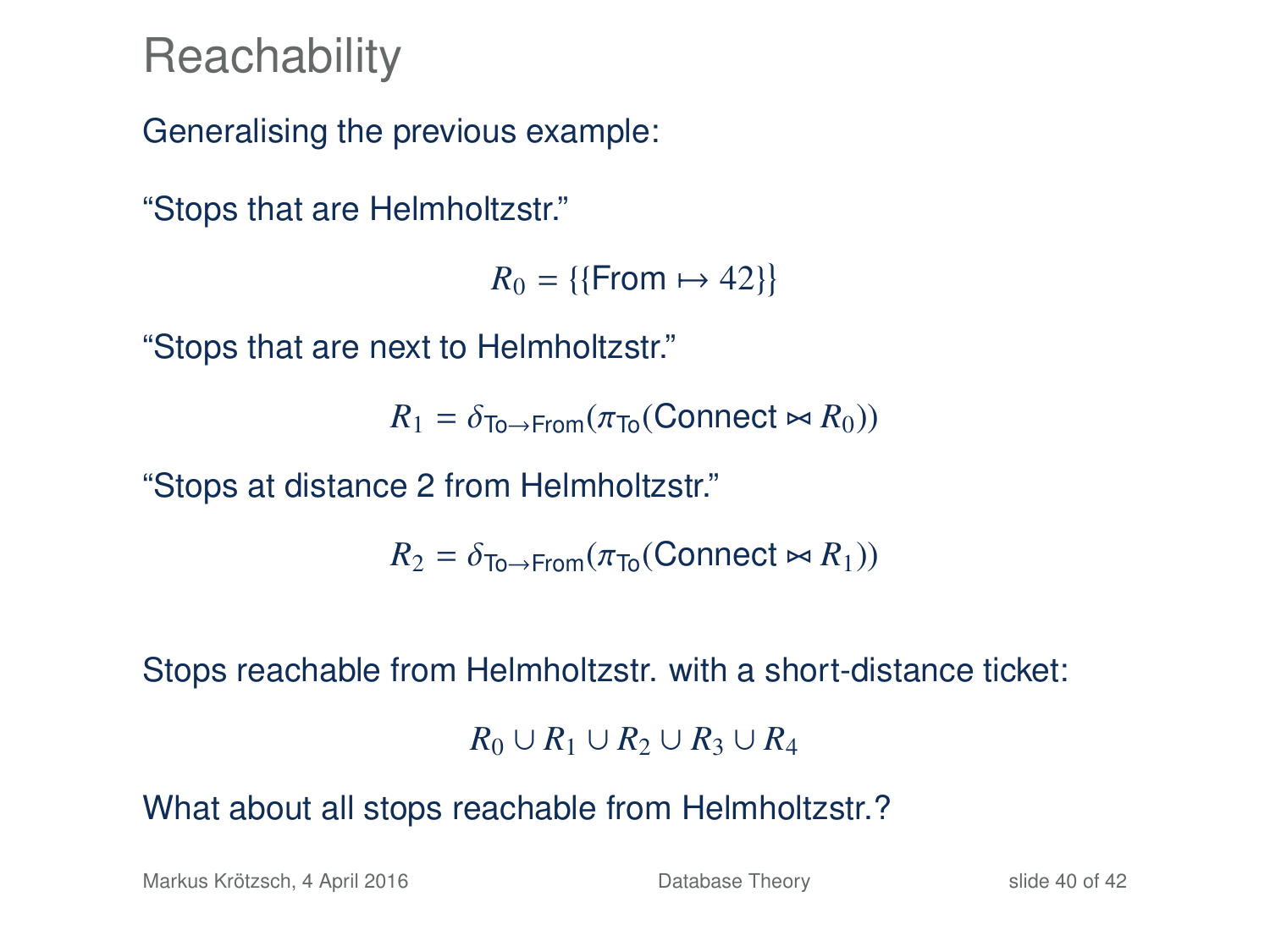Generalising the previous example:

"Stops that are Helmholtzstr."

 $R_0 = \{\{\text{From} \mapsto 42\}\}\$ 

"Stops that are next to Helmholtzstr."

 $R_1 = \delta_{\text{To}\rightarrow \text{From}}(\pi_{\text{To}}(\text{Connect} \bowtie R_0))$ 

"Stops at distance 2 from Helmholtzstr."

 $R_2 = \delta_{\text{To}\rightarrow\text{From}}(\pi_{\text{To}}(\text{Connect} \bowtie R_1))$ 

Stops reachable from Helmholtzstr. with a short-distance ticket:

*R*<sub>0</sub> ∪ *R*<sub>1</sub> ∪ *R*<sub>2</sub> ∪ *R*<sub>4</sub>

What about all stops reachable from Helmholtzstr.?  $\rightarrow$  see upcoming lectures ...

Markus Krötzsch, 4 April 2016 **[Database Theory](#page-0-0)** Slide 41 of 42